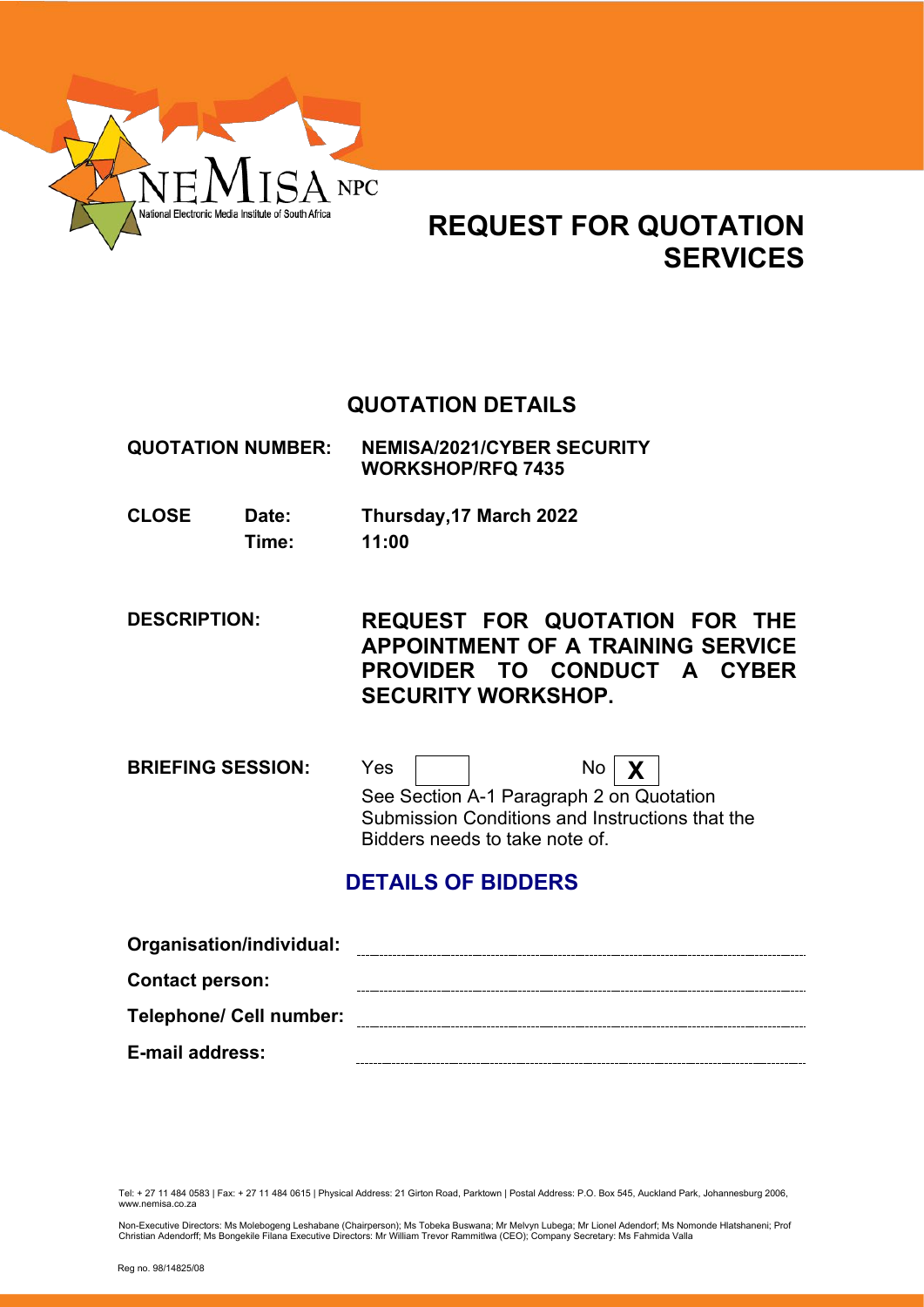Quotation No:

Glossary

# **GLOSSARY**

| Award                     | Conclusion of the procurement process and final notification to the<br>effect to the successful bidder                                                                                                                         |
|---------------------------|--------------------------------------------------------------------------------------------------------------------------------------------------------------------------------------------------------------------------------|
| <b>B-BBEE</b>             | Broad-based Black Economic Empowerment in terms of the<br>Broad-based Black Economic Empowerment Act, 2003 (Act No.<br>53 of 2003) and the Codes of Good Practice issued thereunder by<br>the Department of Trade and Industry |
| Quotation                 | Written offer in a prescribed or stipulated form in response to an<br>invitation by NEMISA for the provision of goods, works or services                                                                                       |
| Contractor                | Organisation with whom NEMISA will conclude a contract and<br>potential service level agreement subsequent to the final award of<br>the contract based on this Request for Quotation                                           |
| Core Team                 | The core team are those members who fill the non-administrative<br>positions against which the experience will be measured.                                                                                                    |
| dti                       | Department of Trade and Industry                                                                                                                                                                                               |
| <b>EME</b>                | Exempted Micro Enterprise in terms of the Codes of Good<br>Practice                                                                                                                                                            |
| GCC                       | <b>General Conditions of Contract</b>                                                                                                                                                                                          |
| IP                        | <b>Intellectual Property</b>                                                                                                                                                                                                   |
| <b>NEMISA</b>             | National Electronic Media Institute of South Africa (SOC) Ltd                                                                                                                                                                  |
| <b>Original Quotation</b> | Original document signed in ink, or                                                                                                                                                                                            |
|                           | Copy of original document signed in ink, or<br>Submitted Facsimile of original document signed in ink                                                                                                                          |
| Originally certified      | To comply with the principle of originally certified, a document<br>must be both stamped and signed in original ink by a<br>commissioner of oaths.                                                                             |
| <b>SCM</b>                | Supply Chain Management                                                                                                                                                                                                        |
| <b>SLA</b>                | Service Level Agreement                                                                                                                                                                                                        |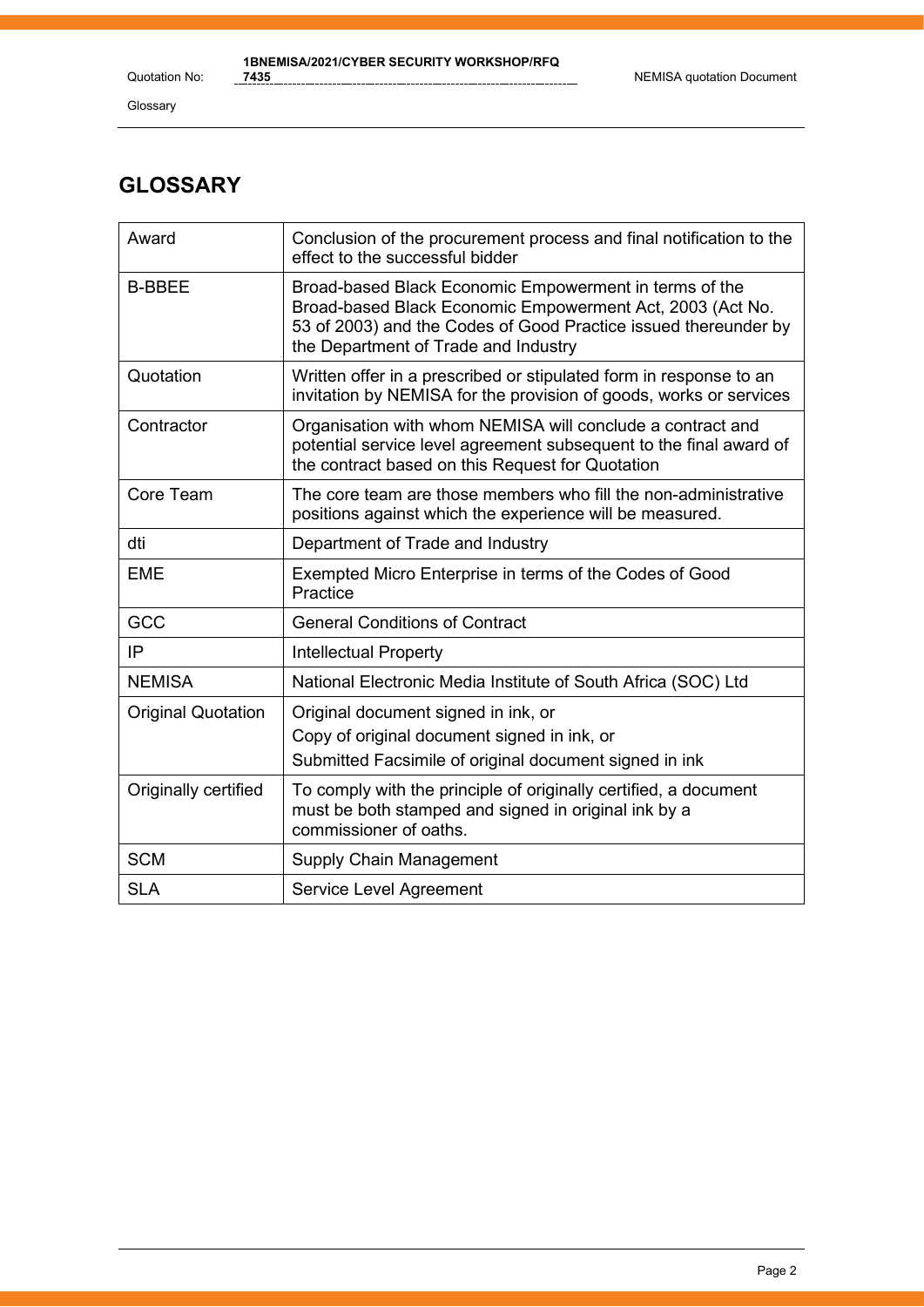Content Page

## **DOCUMENTS IN THIS QUOTATION DOCUMENT PACK**

Bidders are to ensure that they have received all pages 39 of this document, which consist of the following sections:

### **SECTION A**

**Note: Documents in this section are for information to/instruction of bidders and must not be returned with quotations.**

- □ Section A 1: Quotation Submission Conditions and Instructions
- Section A 2: Terms of Reference
- Section A 3: Evaluation Process/Criteria
- □ Section A 4: Contract Form (Rendering of Services) (Parts 1 & 2)/Letter of Acceptance/Formal Contract (The pro forma contract is only included for Bidders to take note of the contents of the contract that will be entered into with the successful contractor)

#### **SECTION B**

**Note: Documents in this section must be completed and returned or supplied with quotations.**

- Section B 1: Special Conditions of Quotation and Contract: Special conditions that the Bidders needs to accept
- □ Section B 2: Declaration of Interest
- $\Box$  Section B 3: Declaration of Bidders past SCM practices
- □ Section B 4: Certificate of Independent Quotation Determination
- Section B 5: Preference Points Claim Form in terms of the Preferential Procurement Regulations, 2011
- **T** Section B 6: Invitation to Quotation
- □ Section B 7: Pricing Schedule (Professional Services)
- $\Box$  Section B 8: CV Template Guideline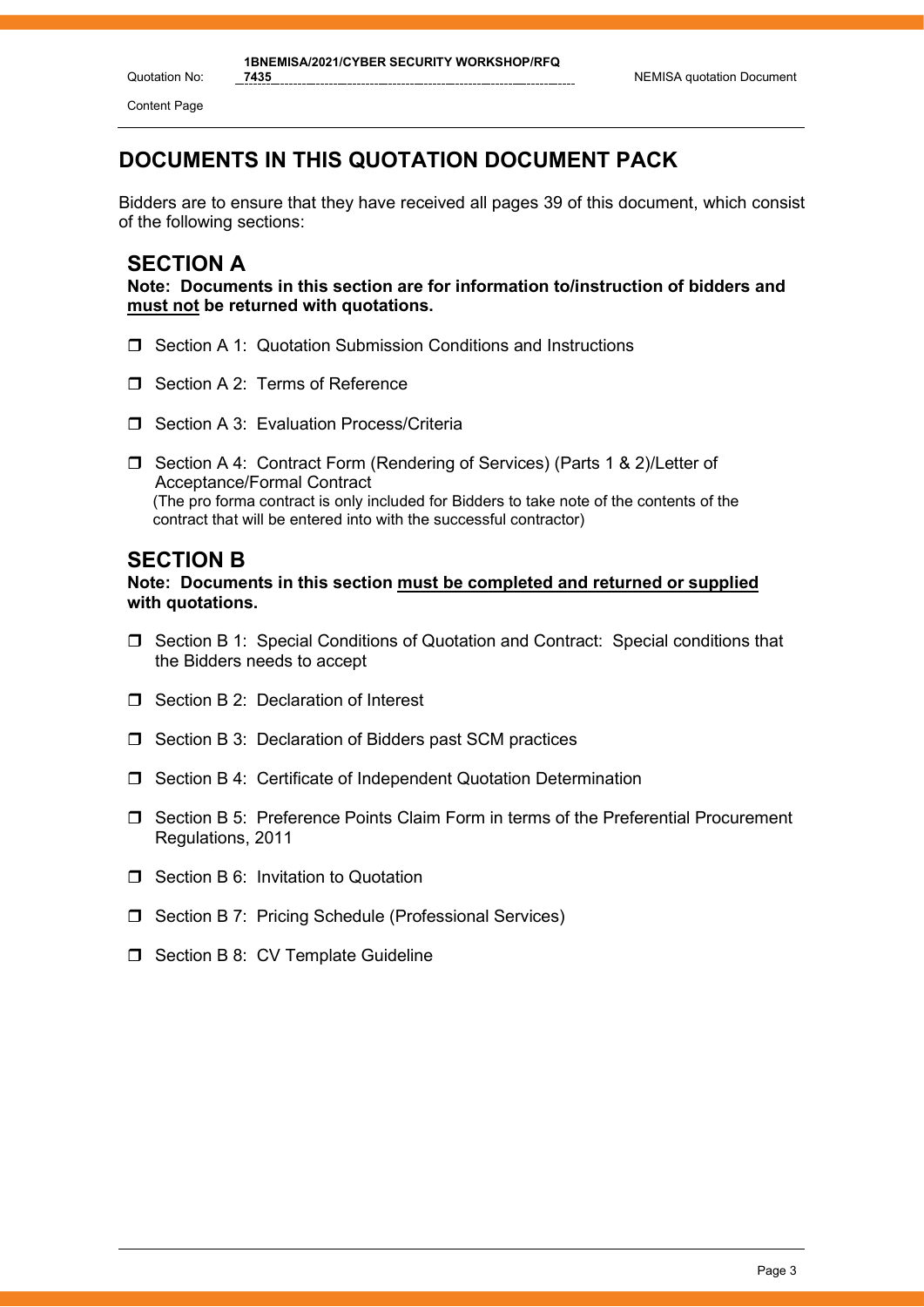# **SECTION A**

# (This section must not be returned as part of the quotation document)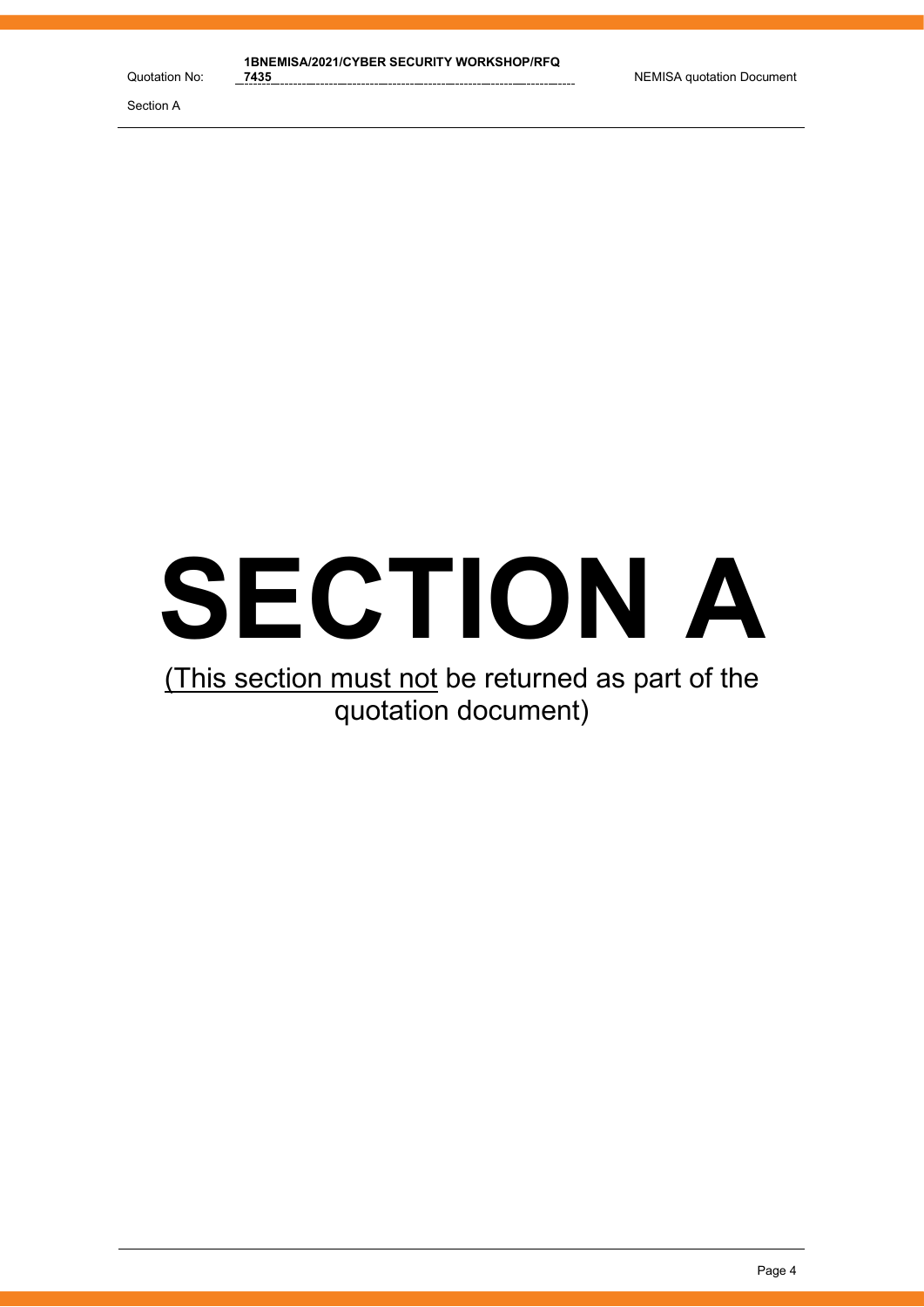# **QUOTATION SUBMISSION CONDITIONS AND INSTRUCTIONS**

#### **CONDITIONS AND INSTRUCTIONS THAT BIDDERS NEED TO TAKE NOTE OF**

#### **1 FRAUD AND CORRUPTION**

1.1 All providers are to take note of the implications of contravening the Prevention and Combating of Corrupt Activities Act, Act No 12 of 2004 and any other Act applicable.

# 2 **BRIEFING SESSION**

Quotation No:

No briefing session will be held.

#### **3 CLARIFICATIONS/ QUERIES**

3.1 Any clarification required by a bidder regarding the meaning or interpretation of the Terms of Reference, or any other aspect concerning the quotation, is to be requested in writing (letter, facsimile or e-mail) from SCM Manager by not later than Tuesday ,15 March 2022. A reply will be forwarded within three (3) working days. Telephonic requests for clarification will not be accepted. If appropriate, the clarifying information will be made available to all Bidders by e-mail only. The quotation number should be mentioned in all correspondence.

> Contact details for SCM Manager: Facsimile: 011 484 0615 011 484 0583 E-Mail: [Hensonm@nemisa.co.za](mailto:Hensonm@nemisa.co.za)

#### **4 SUBMITTING QUOTATIONS**

**EMAILED TO: scm@nemisa.co.za**

- $\Box$  All quotations must be submitted on the official forms (not to be re-typed).
- Quotation number (1BNEMISA/2021/CYBER SECURITY WORKSHOP/RFQ 7435)
- $\Box$  Closing date and time (4BThursday, 17 March 2022 @ 11:00)
- $\Box$  The name and address of the Bidders.
- 4.1 Documents submitted on time by bidders shall not be returned.

#### **5 LATE QUOTATIONS**

5.1 Quotations received late shall not be considered. A quotation will be considered late if it arrived even one second after 11:00 or any time thereafter. The tender (quotation) box shall be closed at exactly 11:00 and quotations arriving late will not be considered under any circumstances. Bidders are therefore strongly advised to ensure that quotations be despatched allowing enough time for any unforeseen events that may delay the delivery of the quotation.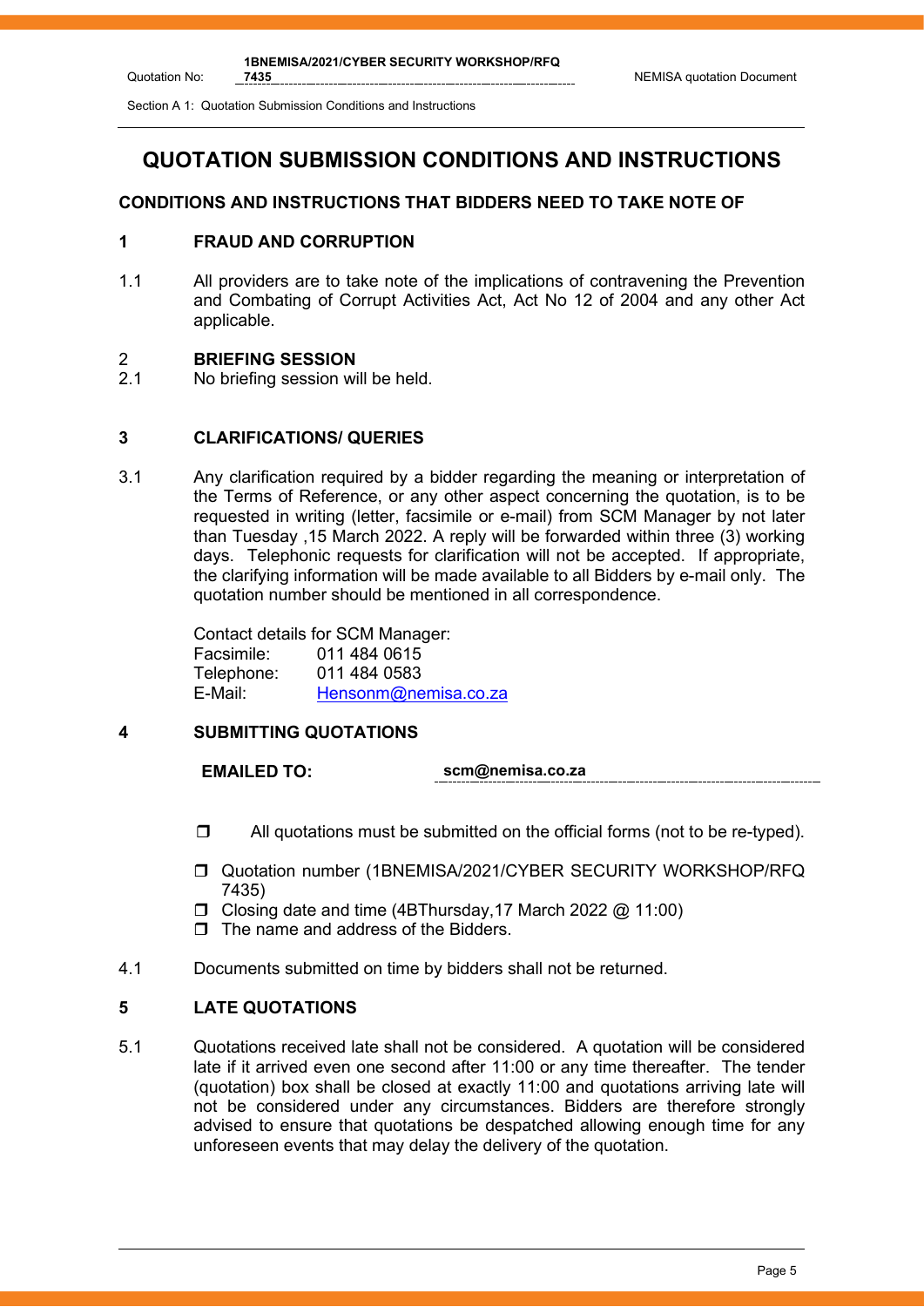5.2 The official Telkom time, which can be observed by dialling 1026 from any phone, will be used to verify the exact closing time.

#### **6 PAYMENTS**

Quotation No:

- 6.1 NEMISA will pay the Contractor the fees set out in the final contract according to the table of deliverables. No additional amounts will be payable by the NEMISA to the Contractor.
- 6.1.1 The Contractor shall from time to time during the duration of the contract, invoice NEMISA for the services rendered.
- 6.1.2 The invoice must be accompanied by supporting source document(s) containing detailed information, as NEMISA may reasonably require, for the purposes of establishing the specific nature, extent and quality of the services which were undertaken by the Contractor.
- 6.1.3 No payment will be made to the Contractor unless an original tax invoice complying with section 20 of the VAT Act No 89 of 1991, as amended, has been submitted to NEMISA.
- 6.1.4 Payment shall be made by bank transfer into the Contractor's back account normally 30 days after receipt of an acceptable, original, valid tax invoice. Money will only be transferred into a South African bank account. (Banking details must be submitted as soon as the quotation is awarded).
- 6.2 The Contractor shall be responsible for accounting to the appropriate authorities for its income tax, VAT or other moneys required to be paid in terms of the applicable law.

#### **7 GENERAL CONDITIONS OF CONTRACT**

7.1 The General Conditions of Contract must be accepted. The GCC can be downloaded from the Treasury Website. Please refer to the link below:

> [http://www.treasury.gov.za/divisions/ocpo/sc/GeneralConditions/General%20Conditions%20of%20](http://www.treasury.gov.za/divisions/ocpo/sc/GeneralConditions/General%20Conditions%20of%20Contract.pdf) [Contract.pdf](http://www.treasury.gov.za/divisions/ocpo/sc/GeneralConditions/General%20Conditions%20of%20Contract.pdf)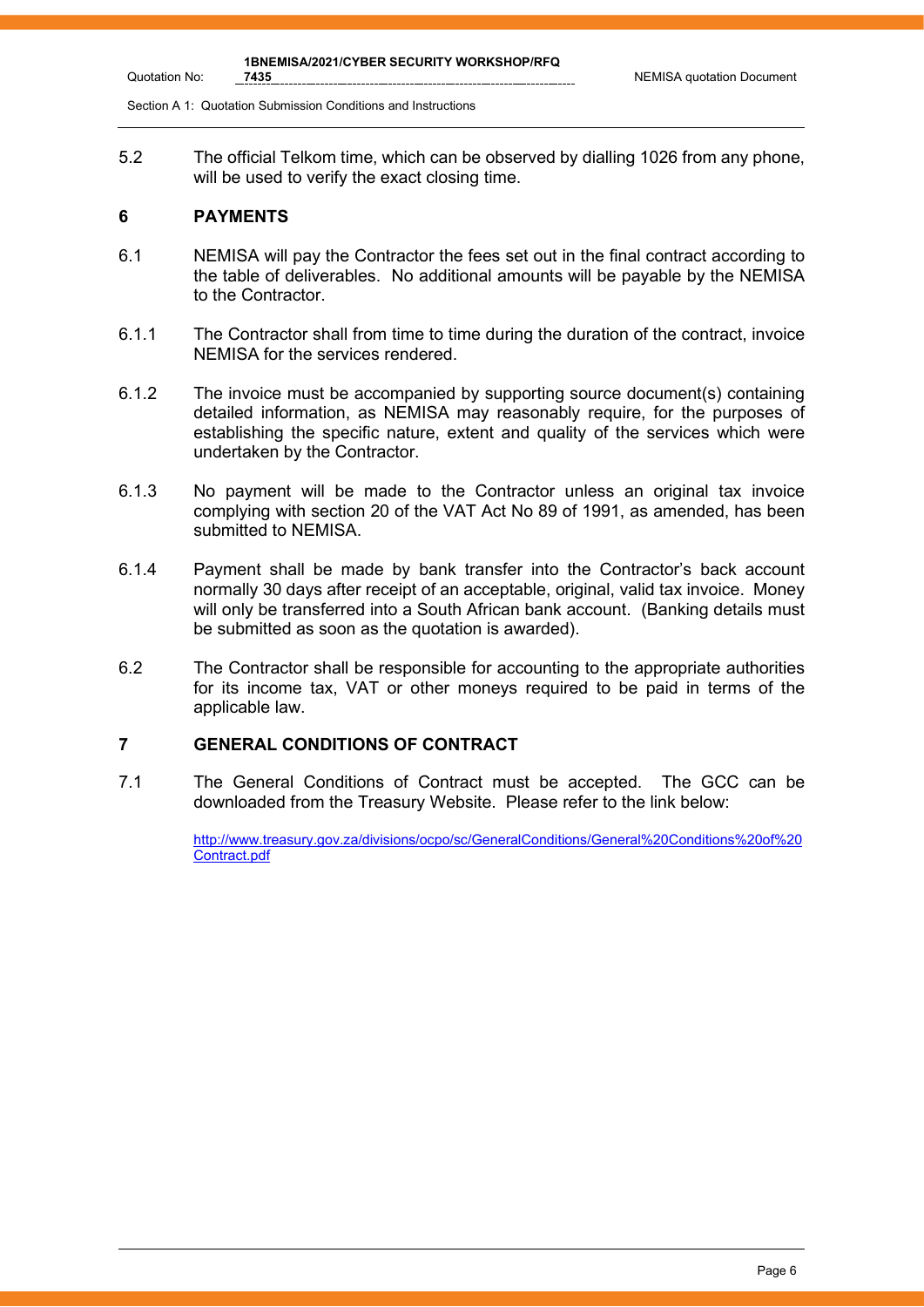# **TERMS OF REFERENCE (TOR)**

# **FOR THE APPOINTMENT OF A CYBERSECURITY EXPERT TO FACILITATE A CYBERSECURITY AWARENESS TRAINING TO BE HELD AT NEMISA OFFICE IN PARKTOWN, JOHANNESBURG**

#### **NB: STRICT COVID- 19 PROTOCOLS WILL BE APPLIED AT THE SESSIONS**

#### **BACKGROUND**

Quotation No:

The National Electronic Media Institute of South Africa was established as a non-profit institute for education in terms of the Companies Act (1973) and is listed as a schedule 3A public entity in terms of the Public Finance Management Act (1999).

NEMISA derives its mandate from the Department of Communications and Digital Technologies (DCDT) which was formed subsequent to the merger of the Department of Telecommunications and Postal Services (DTPS) and the Department of Communications.

#### **TERMS OF REFERENCE**

NEMISA seeks to appoint a service provider to facilitate a Cybersecurity Awareness Training for NEMISA employees and students. The purpose of the training is to educate and train the end-users on cybersecurity best practice in the workplace and in the training computer labs to prevent security breaches. The training shall include but not limited to the following topics:

- 1. The need for cybersecurity
- 2. Attacks, Concepts and Techniques
- 3. Protecting Personal Data and Privacy
- 4. Protecting the organization
- 5. Legal and ethical issues
- 6. Mobile device security
- 7. Social engineering
- 8. Working remotely
- 9. Social media use
- 10. Phishing attacks

The facilitator will be expected to conduct separate sessions for the employees and for the students.

The facilitator will have at least 5 years' experience as a facilitator and have an internationally cybersecurity qualification.

#### **Deliverables**

The deliverables are as follows:

- Preparation of training content
- Provide training handouts where applicable
- Ensure the completion of attendance registers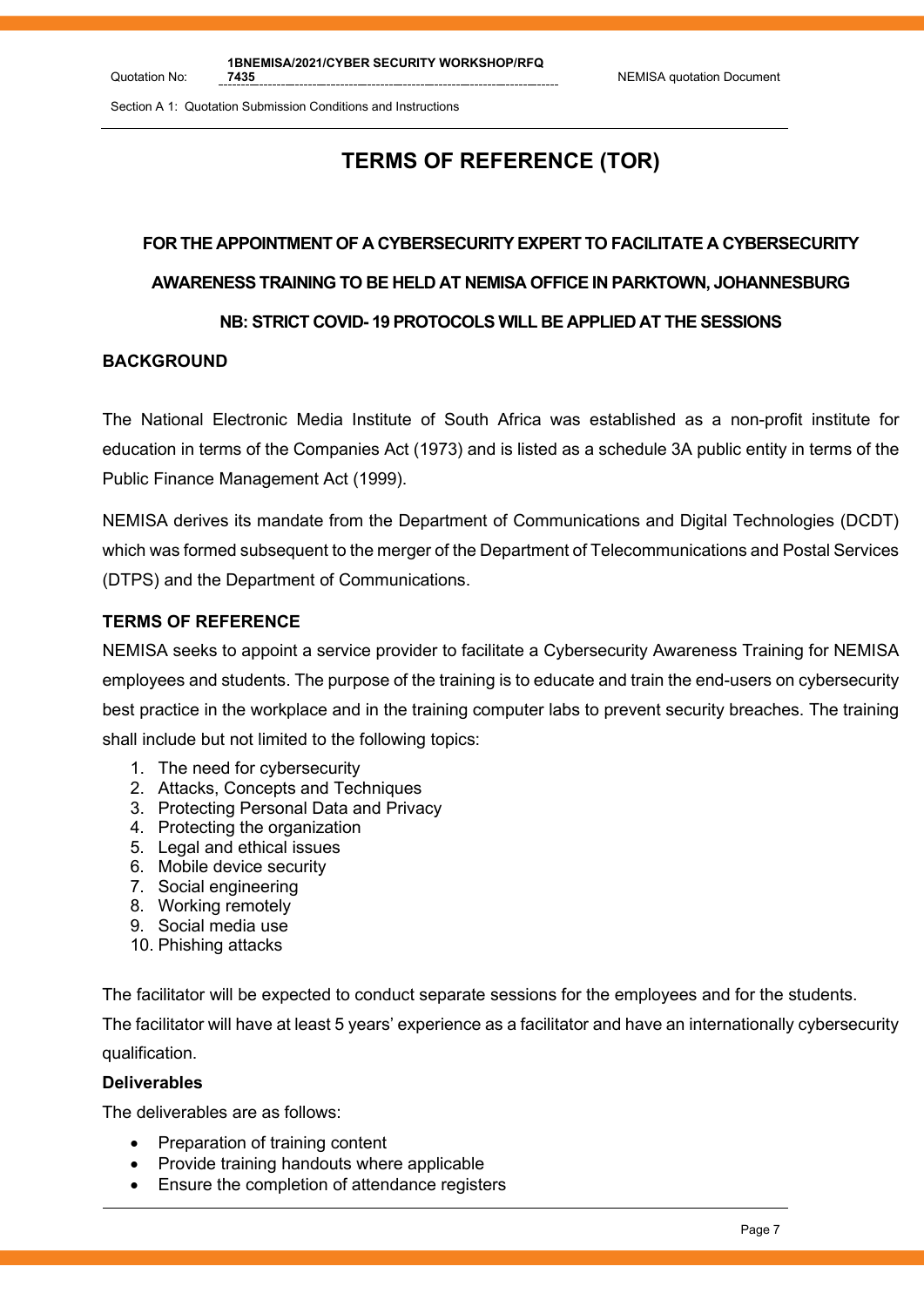- Issue attendance certificates<br>• Workshop report
- Workshop report

#### **Time frame**

Quotation No:

The total task may take a total of 3-4 working days depending on the size of the groups in attendance. The delegates may be divided into smaller groups to adhere to Covid19 protocols.

NEMISA has a total of 70 employees on the admin network and an estimated 100 learners on the training subnet.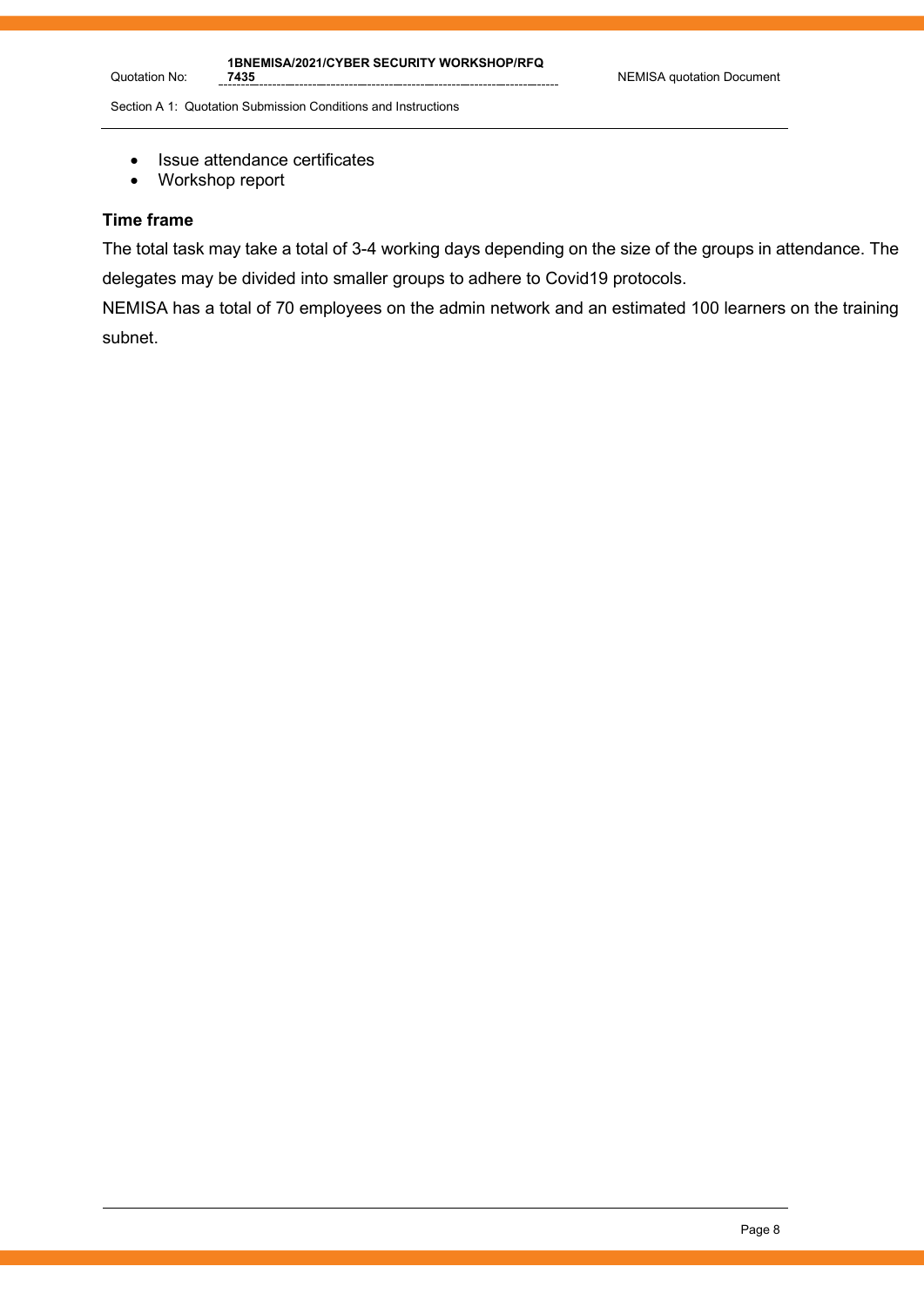**NEMISA quotation Document** 

Section A 3: Evaluation Process/ Criteria

Quotation No:

#### **ALL BIDDERS MUST TAKE NOTE OF THE EVALUATION PROCESS THAT WILL BE FOLLOWED**

## **1 EVALUATION PROCESS**

#### **1.1 COMPLIANCE WITH MINIMUM REQUIREMENTS**

1.1.1 All quotations duly lodged as specified in the Request for Quotation will be examined to determine compliance with quotation requirements and conditions. Quotations with obvious deviations from the requirements/conditions will be eliminated from further consideration.

> Failure to comply with or submit any one of the following items, will render a quotation non-responsive and will not be evaluated further.

| <b>Reference</b> | <b>Description</b>                                      | <b>Compliant?</b> |           |
|------------------|---------------------------------------------------------|-------------------|-----------|
|                  |                                                         | YES               | <b>NO</b> |
| Part 1           | Signed Special Conditions of Quotation and Contract     |                   |           |
| Part 2           | <b>Tax Compliance Requirements</b>                      |                   |           |
| Part 3           | Completed and signed Declaration of Interest            |                   |           |
| Part 4           | Completed and signed Declaration of Bidders past Supply |                   |           |
|                  | Chain Management practices                              |                   |           |
| Part 5           | Completed and signed Certificate of Independent         |                   |           |
|                  | <b>Quotation Determination</b>                          |                   |           |
| Part 7           | Completed and signed Invitation to Quotation            |                   |           |
| Part 8           | Completed Pricing Schedule in the prescribed format     |                   |           |
| Part 12          | Proof of registration on the CSD                        |                   |           |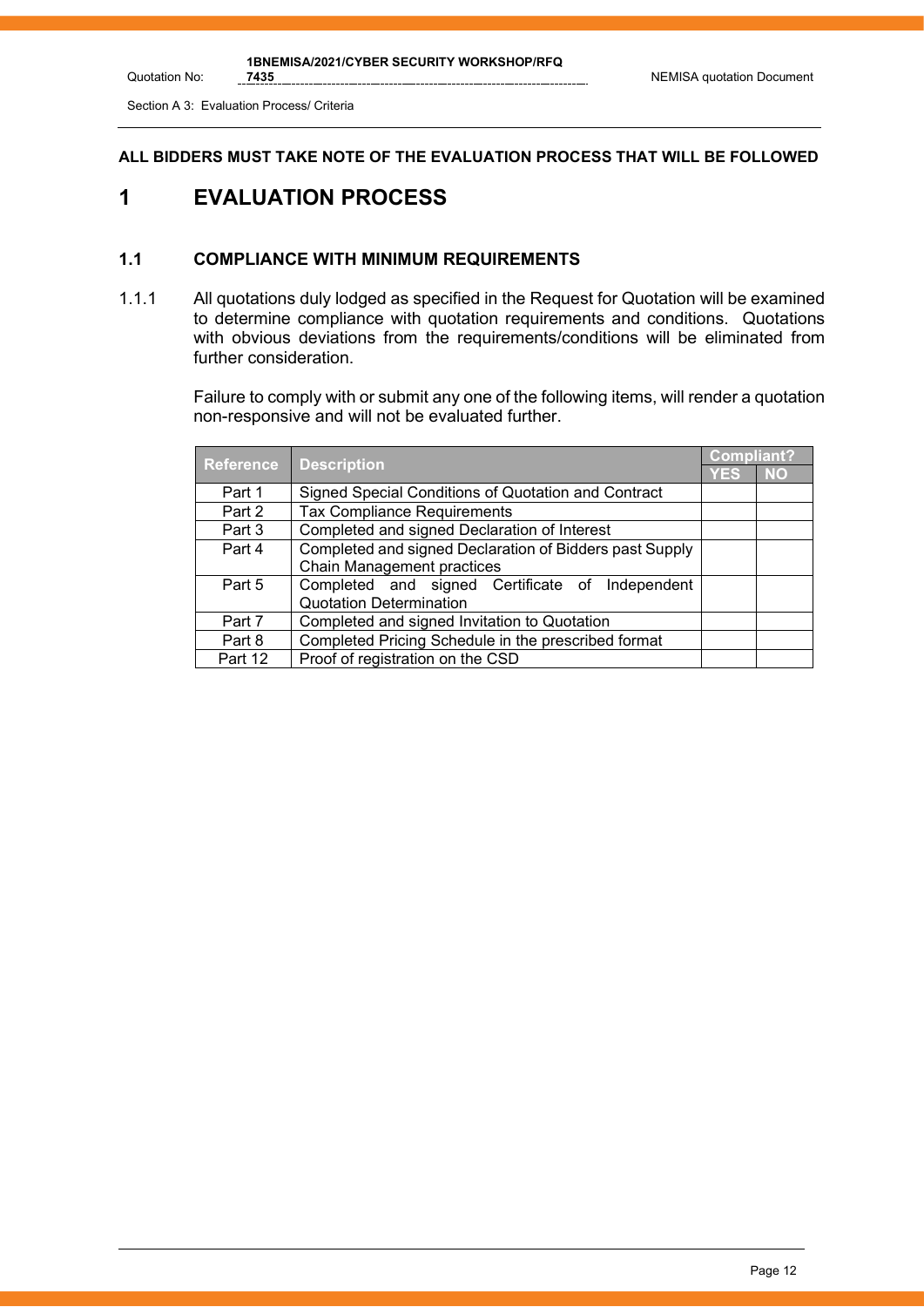Section A 3: Evaluation Process/ Criteria

Quotation No:

#### **1.2 DETERMINATION OF SCORE FOR FUNCTIONALITY**

1.2.1 The evaluation criteria and weights for functionality as indicated in the table in below, will apply.

| $\Box$                     | <b>Experience of the Bidder</b><br>5 Years or more - 10 points<br>$\circ$<br>3 years but less than 5 years - 5 points<br>$\circ$<br>Less than $3$ years $-$ 0 points<br>$\circ$                                                                                                                                                                                                                                                                                                                                                                                      | 10  |
|----------------------------|----------------------------------------------------------------------------------------------------------------------------------------------------------------------------------------------------------------------------------------------------------------------------------------------------------------------------------------------------------------------------------------------------------------------------------------------------------------------------------------------------------------------------------------------------------------------|-----|
| $\Box$                     | Contactable references<br>3 or more references- 15 points<br>$\circ$<br>2 references - - 10 points<br>$\circ$<br>1 reference $-5$ points<br>$\circ$<br>Zero references $-0$ points<br>$\circ$                                                                                                                                                                                                                                                                                                                                                                        | 15  |
| $\Box$<br>$\Box$<br>$\Box$ | Project Leader's/Facilitators Qualification:<br>Bachelor's Degree in IT/Electrical engineering or equivalent<br>Internationally Recognized Cybersecurity/IT Security Certification<br>at a senior level. (CISM, CISSP, CISO, CCNP)                                                                                                                                                                                                                                                                                                                                   | 30  |
| $\Box$                     | Specific experience demonstrated of the core team<br>Facilitator has provided a similar service previously. Provide<br>$\circ$<br>evidence.<br>If $Yes = 15$ points<br>If $No = 0$ points<br>Team leader has knowledge and understanding of<br>$\circ$<br>cybersecurity threats and mitigation strategies.<br>If $Yes = 15$ points<br>If $No = 0$ points<br>Project Plan included.<br>$\circ$<br>If $Yes = 5 points$<br>If $No = 0$ points<br>Demonstrate hands-on experience as a cybersecurity<br>$\circ$<br>expert.<br>If $Yes = 10 points$<br>If $No = 0$ points | 45  |
|                            | <b>Maximum total for functionality</b>                                                                                                                                                                                                                                                                                                                                                                                                                                                                                                                               | 100 |

#### 1.2.2 The score for functionality shall be calculated as follows:

 Each panel member shall award values for each individual criterion on a score sheet. The value scored for each criterion shall be multiplied with the specified weighting for the relevant criterion to obtain the marks scored for the various criteria. These marks should be added to obtain the total score for functionality.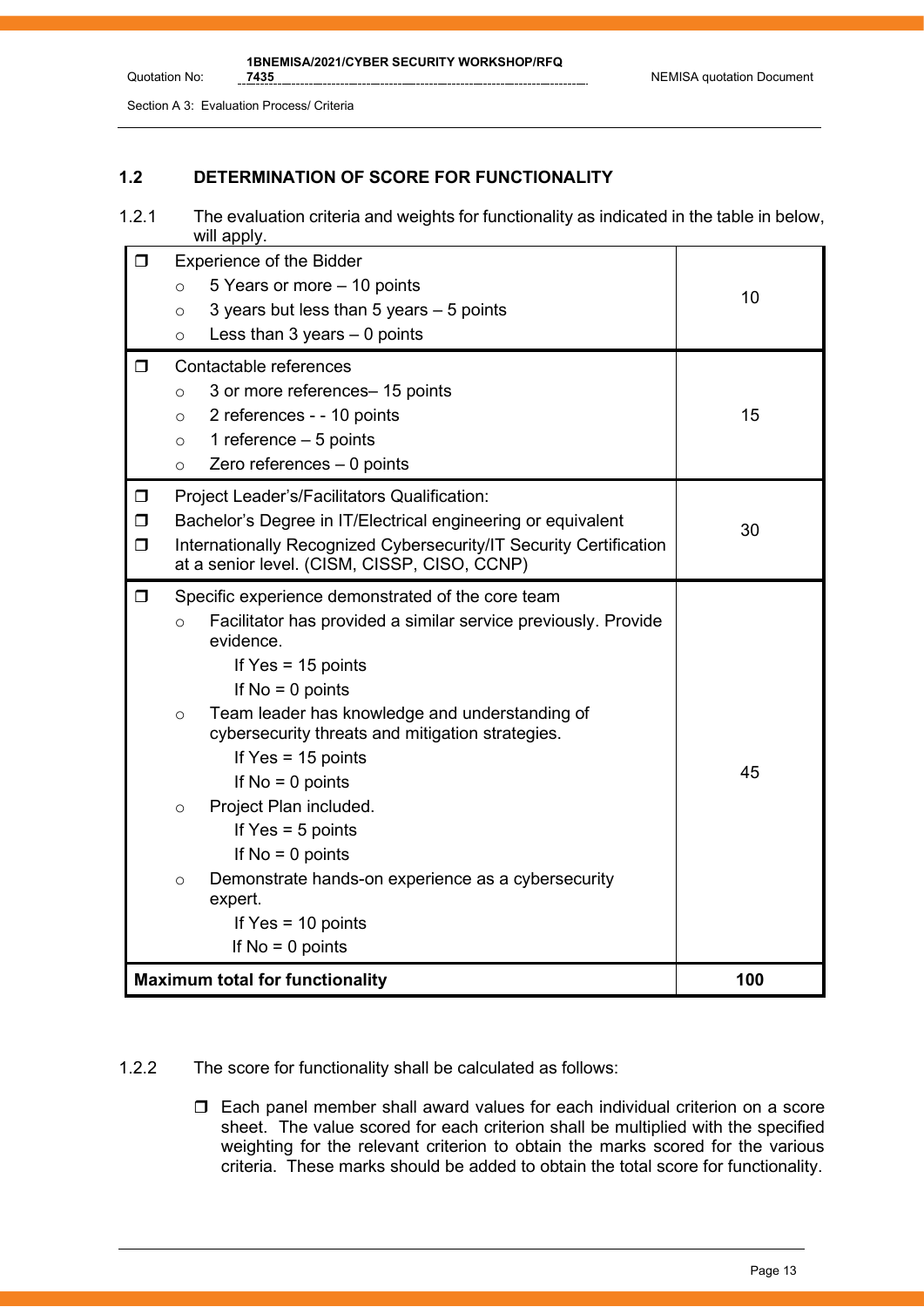Section A 3: Evaluation Process/ Criteria

Quotation No:

 $\Box$  The score of each panel member shall be added together and divided by the number of panel members to establish the average score obtained by each individual bidders for functionality.

#### **1.3 DETERMINATION OF SCORE FOR PRESENTATIONS**

1.3.1 NEMISA will not call for presentations.

#### **1.4 ELIMINATION OF PROPOSALS ON GROUNDS OF FUNCTIONALITY**

1.4.1 Quotations that score less than **75 points** of the marks available for functionality will be eliminated from further consideration. Marks will therefore not be awarded for their cost proposals or for preference.

#### **1.5 PRICE AND B-BBEE STATUS LEVEL POINTS**

- 1.5.1 All remaining quotations will be evaluated as follows:
- 1.5.2 The 80/20 preference point system will be applied. Points for price and B-BBEE status level certificate will be awarded in accordance with the stipulations in the Preference Point Claim Form in terms of the Preferential Procurement Regulations, 2017.
- 1.5.3 If appropriate, implied contract price adjustments will be made to the cost proposals of all remaining quotations.
- 1.5.4 The point scored for the B-BBEE status level certificate for each acceptable quotation will now be added to the price point.
- 1.5.5 The Evaluation Committee may recommend that the contract be awarded to the bidders obtaining the highest aggregate mark as determined by 1.6.4 or to a lower scoring quotation on justifiable grounds.

#### **1.6 ADJUDICATION OF QUOTATION**

1.6.1 The relevant award structure will consider the recommendations and make the final award. The successful bidders will usually be the service provider scoring the highest number of points or it may be a lower scoring quotation on justifiable grounds or no award at all.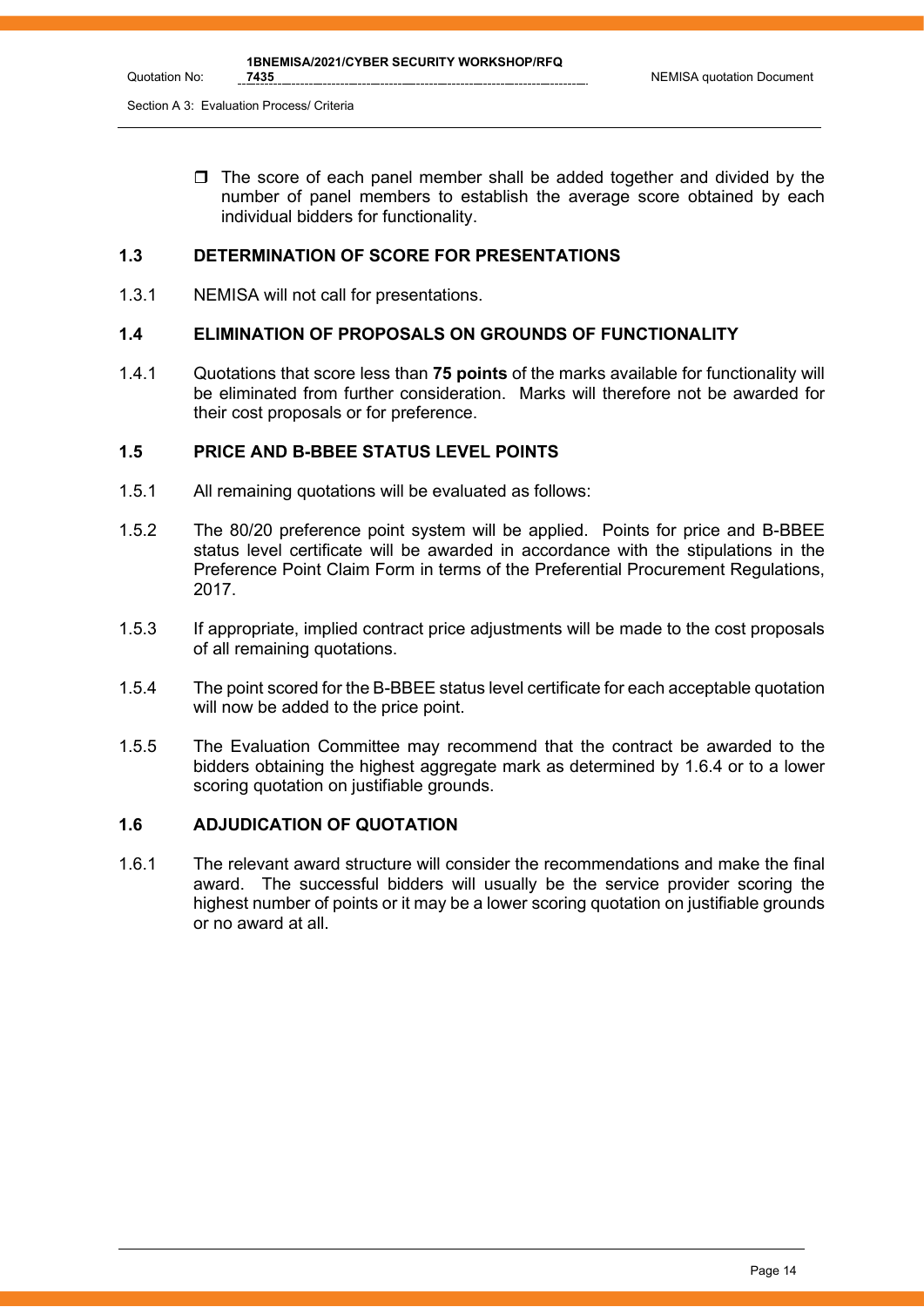Quotation No:

## **CONTRACT FORM: RENDERING OF SERVICES**

THIS FORM MUST BE FILLED IN DUPLICATE BY BOTH THE SERVICE PROVIDER (PART 1) AND THE PURCHASER (PART 2). BOTH FORMS MUST BE SIGNED IN THE ORIGINAL SO THAT THE SERVICE PROVIDER AND THE PURCHASER WOULD BE IN POSSESSION OF ORIGINALLY SIGNED CONTRACTS FOR THEIR RESPECTIVE RECORDS.

#### **PART 1 (TO BE FILLED IN BY THE SERVICE PROVIDER)**

- 1. I/we hereby undertake to render services described in the attached quotation documents to NEMISA in accordance with the requirements and task directives/proposals specifications stipulated in Quotation Number 1BNEMISA/2021/CYBER SECURITY WORKSHOP/RFQ 7435 at the price/s quoted. My/our offer/s remain binding upon me/us and open for acceptance by the Purchaser during the validity period indicated and calculated from the closing date of the quotation.
- 2. The following documents shall be deemed to form and be read and construed as part of this agreement:
- 2.1 Quotation documents, viz
	- $\Box$  Invitation to quotation
	- $\Box$  Tax clearance certificate
	- $\Box$  Pricing schedule(s)
	- $\Box$  Filled in terms of reference/task directive/proposal
	- Preference claims for Broad Based Black Economic Empowerment Status Level of Contribution in terms of the Preferential Procurement Regulations 2017;
	- $\Box$  Declaration of interest
	- D Declaration of bidders past SCM practices
	- Special Conditions of Contract
- 2.2 General Conditions of Contract
- 2.3 Other (specify)
- 3. I/we confirm that I/we have satisfied myself as to the correctness and validity of my/our quotation; that the price(s) and rate(s) quoted cover all the services specified in the quotation documents; that the price(s) and rate(s) cover all my obligations and I accept that any mistakes regarding price(s) and rate(s) and calculations will be at my own risk.
- 4. I/we accept full responsibility for the proper execution and fulfilment of all obligations and conditions devolving on me/us under this agreement as the principal liable for the due fulfilment of this contract.
- 5. I/we declare that I/we have no participation in any collusive practices with any bidders or any other person regarding this or any other quotation.
- 6. I confirm that I am duly authorised to sign this contract.

| NAME (PRINT)     | <b>WITNESSES</b> |
|------------------|------------------|
| <b>CAPACITY</b>  |                  |
| <b>SIGNATURE</b> | າ                |
| NAME OF FIRM     | DATE:            |
| <b>DATE</b>      |                  |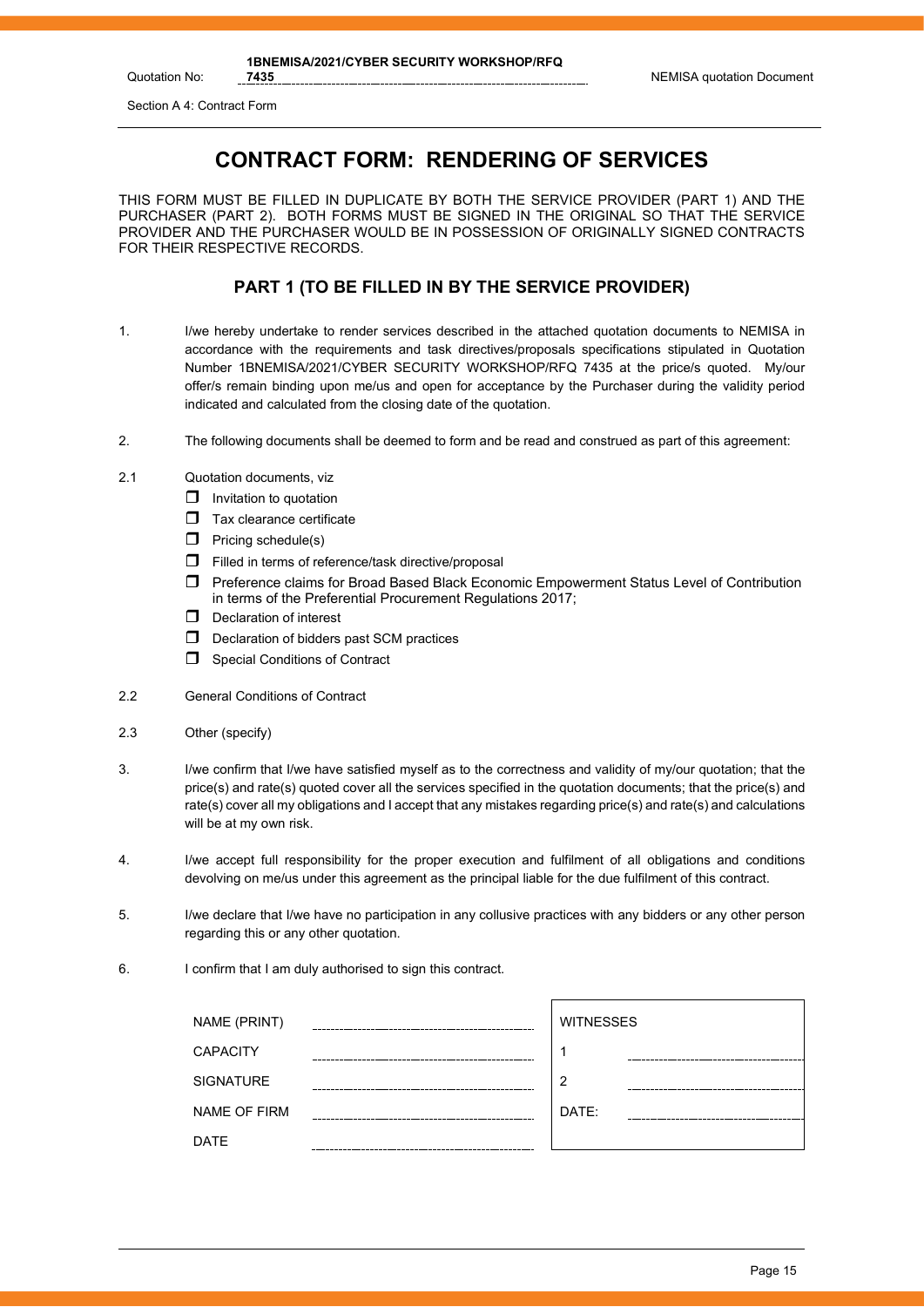Section A 4: Contract Form

# **CONTRACT FORM: RENDERING OF SERVICES**

#### **PART 2 (TO BE FILLED IN BY THE PURCHASER)**

- 1. I ……………………………………………………..……………… in my capacity as …………………………………………….. accept your quotation under reference number ……………………………………………. dated ……………………………………. for the rendering of services indicated hereunder and/or further specified in the annexures.
- 1. An official order indicating service delivery instructions is forthcoming.
- 2. I undertake to make payment for the services rendered in accordance with the terms and conditions of the contract within 30 (thirty) days after receipt of an invoice.

| <b>DESCRIPTION OF SERVICE</b> | PRICE (VAT INCL) | <b>COMPLETION</b><br><b>DATE</b> | <b>B-BBEE STATUS</b><br><b>LEVEL OF</b><br><b>CONTRIBUTION</b> |
|-------------------------------|------------------|----------------------------------|----------------------------------------------------------------|
|                               |                  |                                  |                                                                |
|                               |                  |                                  |                                                                |

3. I confirm that I am duly authorised to sign this contract.

| SIGNED AT        | ON |                                     |
|------------------|----|-------------------------------------|
| NAME (PRINT)     |    |                                     |
| <b>SIGNATURE</b> |    |                                     |
| OFFICIAL STAMP   |    | <b>WITNESSES</b><br>1<br>2<br>DATE: |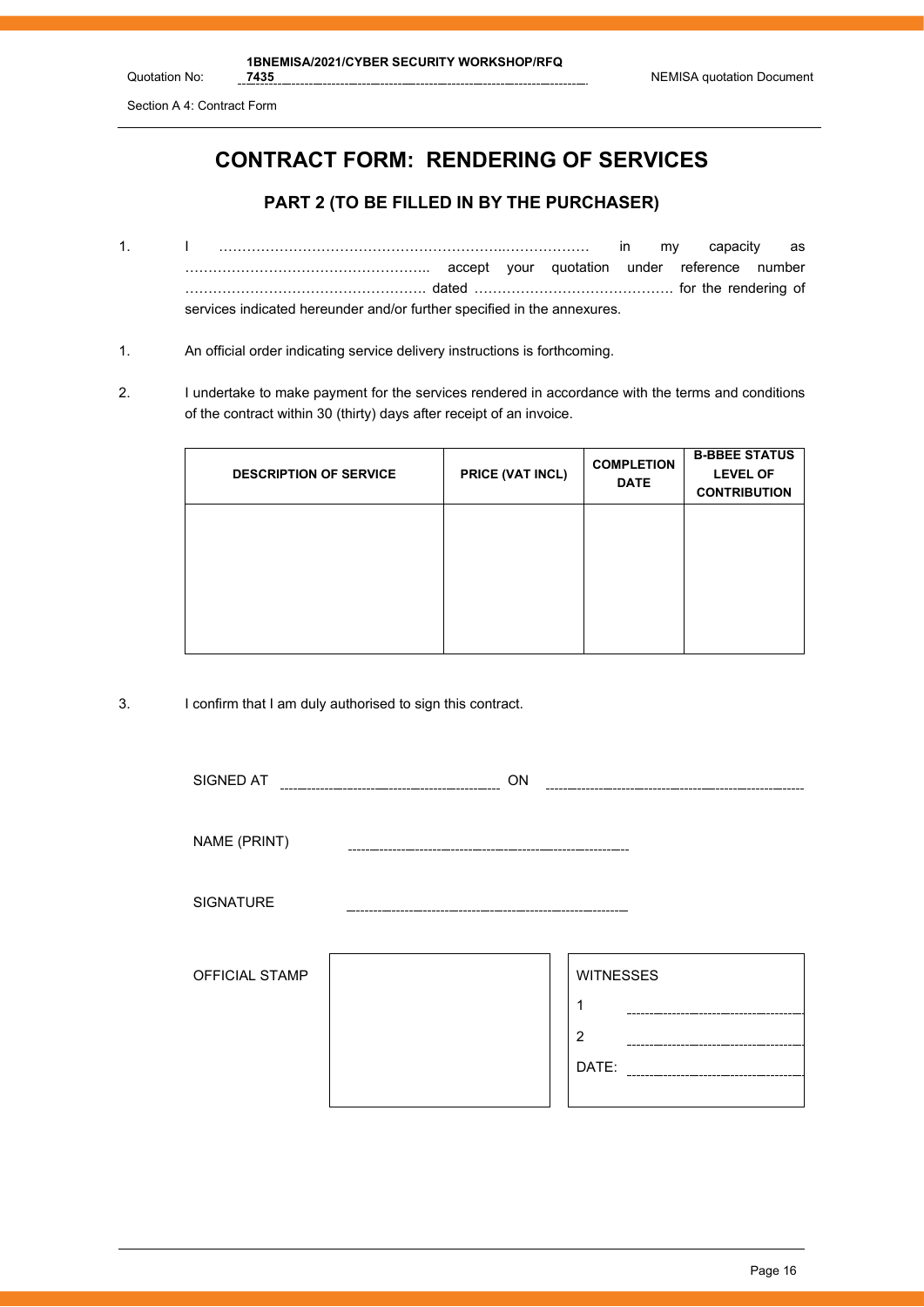# **SECTION B**

# **This section must be completed and returned or supplied with quotations as prescribed.**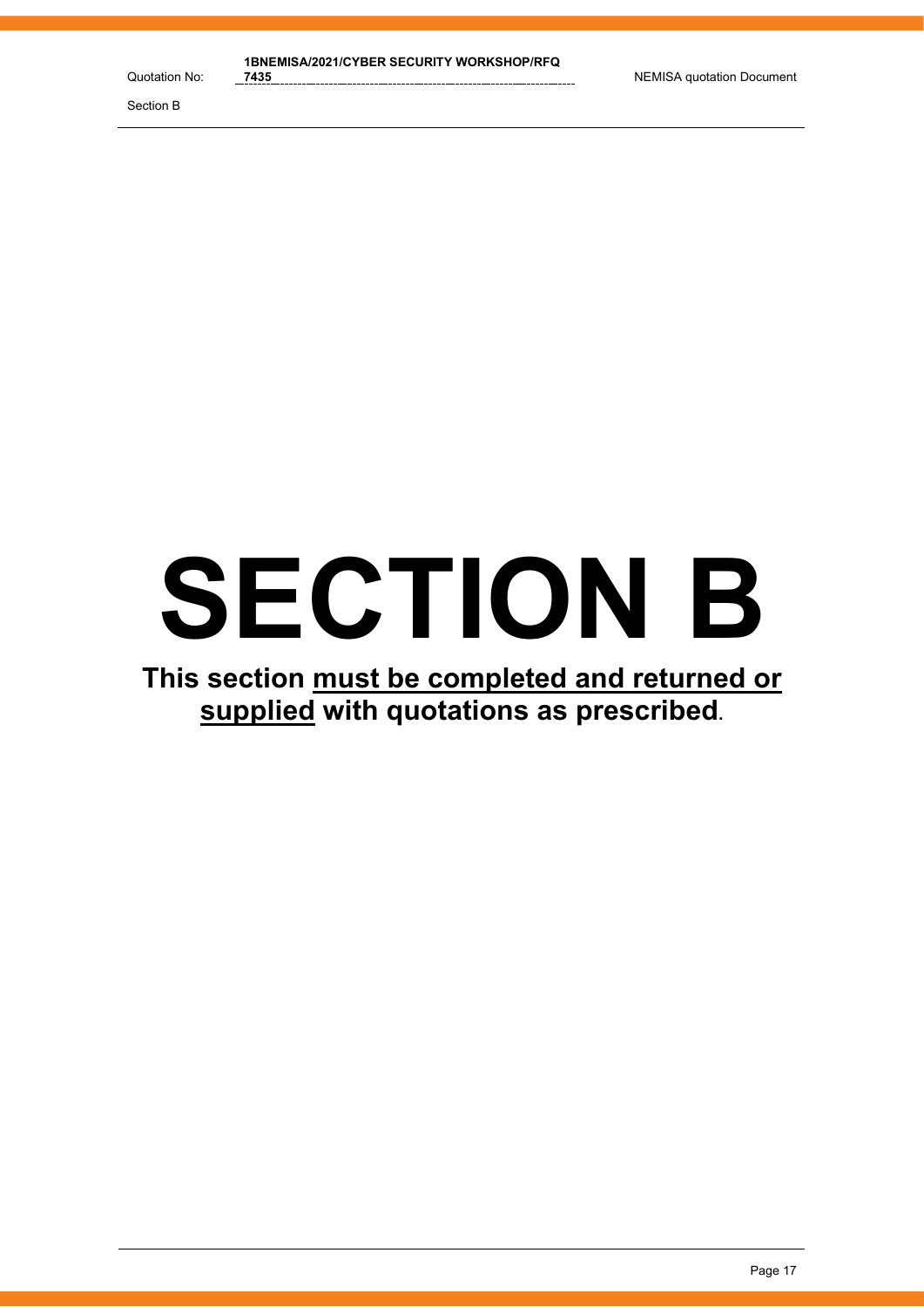# **SPECIAL CONDITIONS OF QUOTATION AND CONTRACT Return as Part 1**

|              | <b>SPECIAL CONDITIONS</b>                                                                                                                                                                                                                                                 |
|--------------|---------------------------------------------------------------------------------------------------------------------------------------------------------------------------------------------------------------------------------------------------------------------------|
|              |                                                                                                                                                                                                                                                                           |
| 1            | <b>GENERAL</b>                                                                                                                                                                                                                                                            |
| 1.1          | The Bidders must clearly state if a deviation from these special conditions are offered and<br>the reason therefor. If an explanatory note is provided, the paragraph reference must be<br>indicated in a supporting appendix to the application submission.              |
| 1.2          | Should Bidders fail to indicate agreement/compliance or otherwise, the NEMISA will<br>assume that the Bidders is in compliance or agreement with the statement(s) as specified<br>in this quotation.                                                                      |
| 1.3          | Quotations not completed in this manner may be considered incomplete and rejected.                                                                                                                                                                                        |
| 1.4          | NEMISA shall not be liable for any expense incurred by the Bidders in the preparation<br>and submission of a quotation.                                                                                                                                                   |
| $\mathbf{2}$ | <b>CANCELLATION OF PROCUREMENT PROCESS</b>                                                                                                                                                                                                                                |
|              |                                                                                                                                                                                                                                                                           |
| 2.1          | This procurement process can be postponed or cancelled at any stage at the sole<br>discretion of NEMISA provided that such cancellation or postponement takes place prior<br>to entering into a contract with a specific service provider to which the quotation relates. |
|              |                                                                                                                                                                                                                                                                           |
| 3            | QUOTATION SUBMISSION CONDITIONS, INSTRUCTION AND EVALUATION<br><b>PROCESS/CRITERIA</b>                                                                                                                                                                                    |
|              |                                                                                                                                                                                                                                                                           |
| 3.1          | The Quotation submission conditions and instructions as well as the evaluation<br>process/criteria have been noted.                                                                                                                                                       |
| 4            | <b>NEGOTIATION AND CONTRACTING</b>                                                                                                                                                                                                                                        |
|              |                                                                                                                                                                                                                                                                           |
| 4.1          | NEMISA have the right to enter into negotiation with one or more Bidders regarding any<br>terms and conditions, including price(s), of a proposed contract.                                                                                                               |
| 4.2          | Under no circumstances will negotiation with any Bidders, including preferred Bidders,<br>constitute an award <sup>1</sup> or promise/ undertaking to award the contract.                                                                                                 |
| 4.3          | NEMISA shall not be obliged to accept the lowest or any quotation, offer or proposal.                                                                                                                                                                                     |
|              |                                                                                                                                                                                                                                                                           |
| 4.4          | A contract will only be deemed to be concluded when reduced to writing in a formal contract<br>and Service Level Agreement (if applicable) signed by the designated responsible person<br>of both parties. The designated responsible person of NEMISA is the CEO.        |
| 4.5          | NEMISA also reserves the right to enter into one contract with a Bidders for all required<br>functions or into more than one contract with different Bidders for different functions.                                                                                     |

<span id="page-14-0"></span><sup>&</sup>lt;sup>1</sup> See GLOSSARY.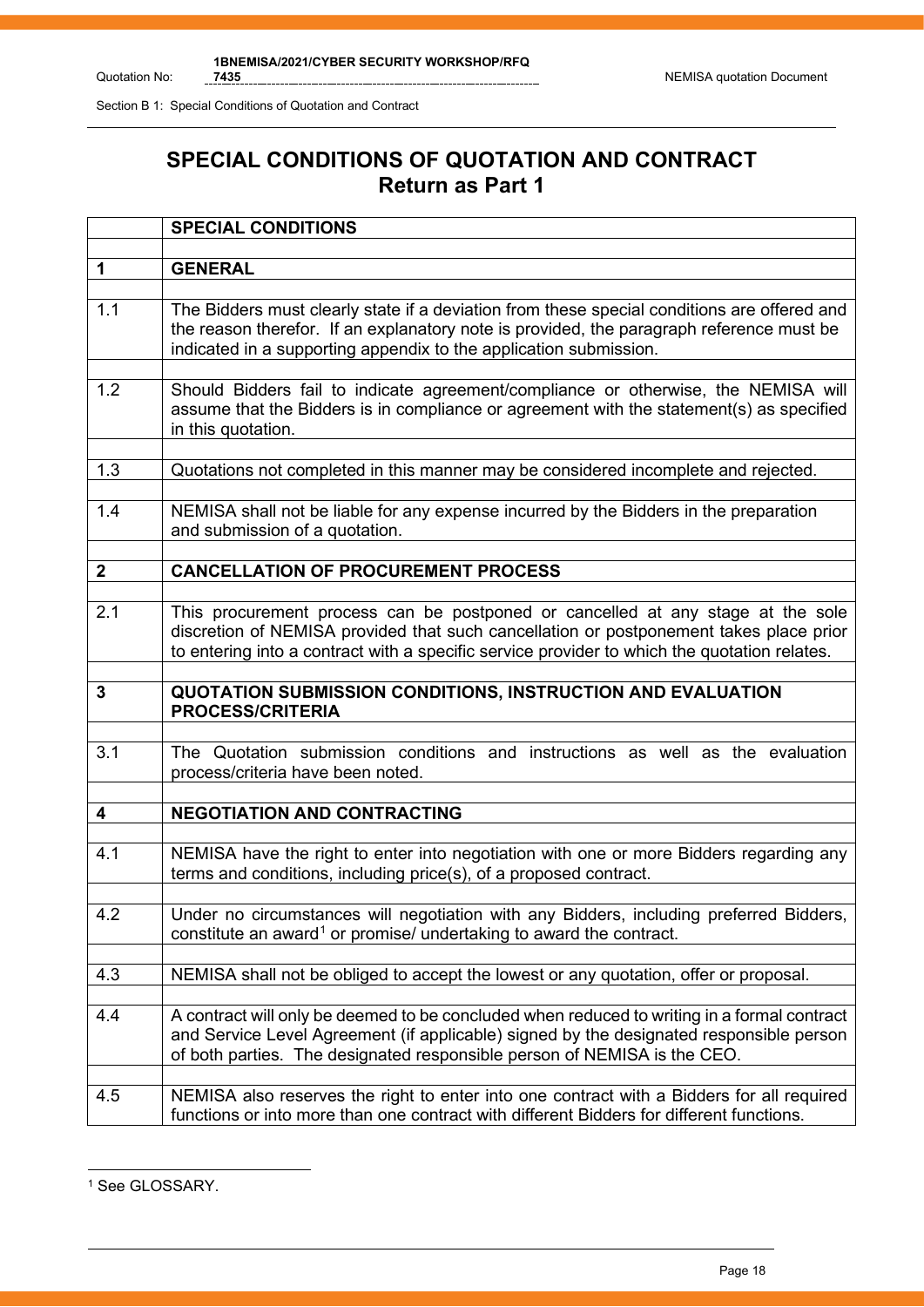| 5              | <b>ACCESS TO INFORMATION</b>                                                                                                                                                                                                                                                                                                                                                                    |
|----------------|-------------------------------------------------------------------------------------------------------------------------------------------------------------------------------------------------------------------------------------------------------------------------------------------------------------------------------------------------------------------------------------------------|
| 5.1            | All bidders will be informed of the status of their quotation once the procurement process<br>has been completed.                                                                                                                                                                                                                                                                               |
| 5.2            | Requests for information regarding the quotation process will be dealt with in line with the<br>NEMISA SCM Policy and relevant legislation.                                                                                                                                                                                                                                                     |
| 6              | <b>REASONS FOR REJECTION</b>                                                                                                                                                                                                                                                                                                                                                                    |
|                |                                                                                                                                                                                                                                                                                                                                                                                                 |
| 6.1            | NEMISA shall reject a proposal for the award of a contract if the recommended Bidders<br>has committed a proven corrupt or fraudulent act in competing for the particular contract.                                                                                                                                                                                                             |
| 6.2            | The NEMISA may disregard the quotation of any bidders if that bidders, or any of its<br>directors:<br>□ Have abused the SCM system of the NEMISA.<br>□ Have committed proven fraud or any other improper conduct in relation to such<br>system.<br>$\Box$ Have failed to perform on any previous contract and the proof exists.<br>Such actions shall be communicated to the National Treasury. |
| $\overline{7}$ | <b>GENERAL CONDITIONS OF CONTRACT</b>                                                                                                                                                                                                                                                                                                                                                           |
|                |                                                                                                                                                                                                                                                                                                                                                                                                 |
| 7.1            | The General Conditions of Contract must be accepted.                                                                                                                                                                                                                                                                                                                                            |
| 8              | <b>ADDITIONAL INFORMATION REQUIREMENTS</b>                                                                                                                                                                                                                                                                                                                                                      |
| 8.1            | During evaluation of the quotations, additional information may be requested in writing from<br>Bidders. Replies to such request must be submitted, within 5 (five) working days or as<br>otherwise indicated. Failure to comply, may lead to your quotation being disregarded.                                                                                                                 |
| 8.2            | No additional information will be accepted from any individual Bidders without such<br>information having been requested                                                                                                                                                                                                                                                                        |
| 9              | <b>CONFIDENTIALITY</b>                                                                                                                                                                                                                                                                                                                                                                          |
|                |                                                                                                                                                                                                                                                                                                                                                                                                 |
| 9.1            | The quotation and all information in connection therewith shall be held in strict confidence<br>by Bidders and usage of such information shall be limited to the preparation of the<br>quotation. Bidders shall undertake to limit the number of copies of this document.                                                                                                                       |
| 10             | INTELLECTUAL PROPERTY, INVENTIONS AND COPYRIGHT                                                                                                                                                                                                                                                                                                                                                 |
|                |                                                                                                                                                                                                                                                                                                                                                                                                 |
| 10.1           | Copyright of all documentation relating to this contract belongs to the client. The successful<br>Bidders may not disclose any information, documentation or products to other clients<br>without the written approval of the accounting authority or the delegate.                                                                                                                             |
| 10.2           | This paragraph shall survive termination of this contract.                                                                                                                                                                                                                                                                                                                                      |
|                |                                                                                                                                                                                                                                                                                                                                                                                                 |
| 11             | <b>NON-COMPLIANCE WITH DELIVERY TERMS</b>                                                                                                                                                                                                                                                                                                                                                       |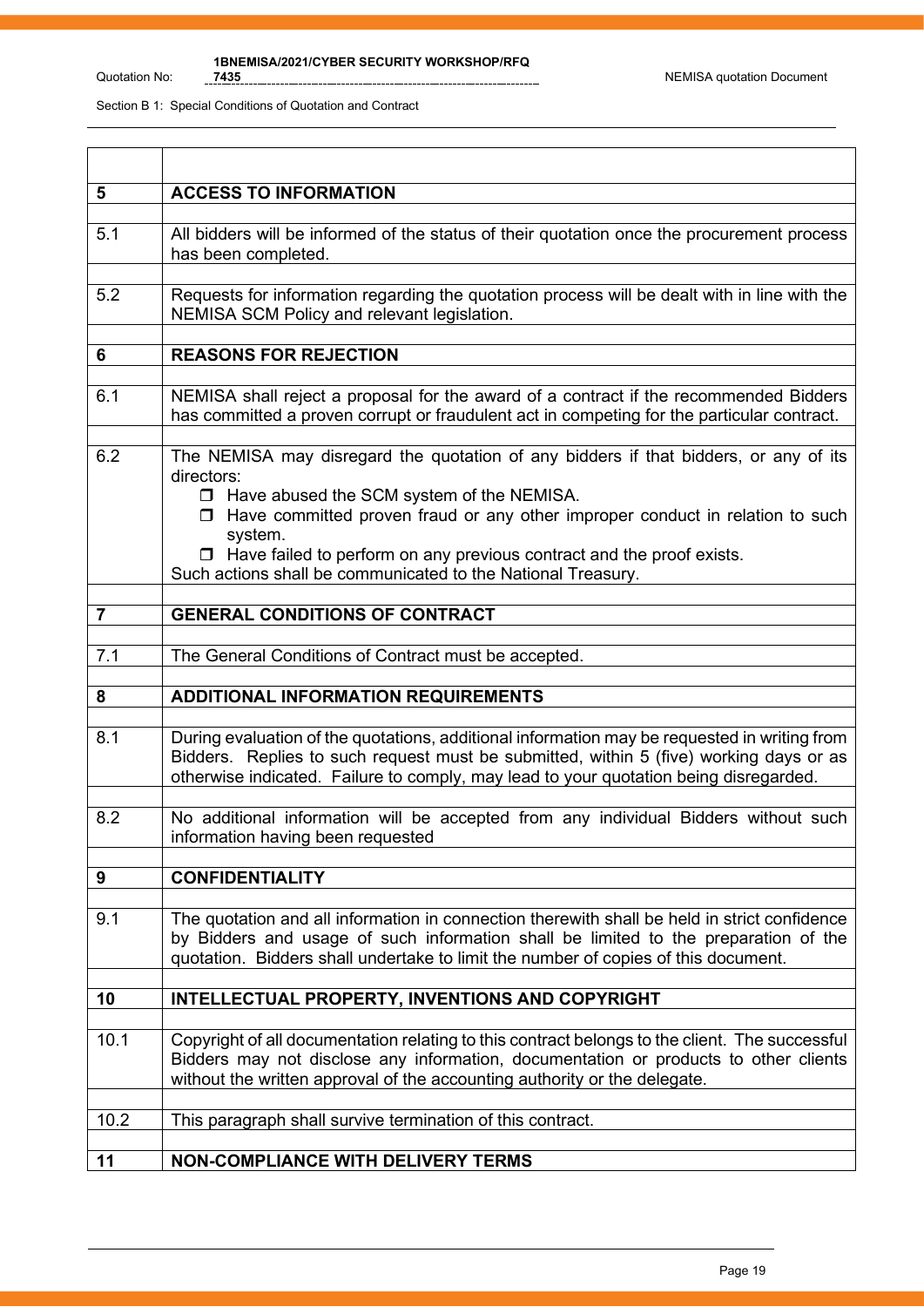| 11.1 | As soon as it becomes known to the contractor that he/she will not be able to deliver the<br>services within the delivery period and/or against the quoted price and/or as specified,<br>NEMISA must be given immediate written notice to this effect. NEMISA reserves the right<br>to implement remedies as provided for in the GCC.                                                    |
|------|------------------------------------------------------------------------------------------------------------------------------------------------------------------------------------------------------------------------------------------------------------------------------------------------------------------------------------------------------------------------------------------|
| 12   | <b>WARRANTS</b>                                                                                                                                                                                                                                                                                                                                                                          |
| 12.1 | The Contractor warrants that it is able to conclude this Agreement to the satisfaction of<br>NEMISA.                                                                                                                                                                                                                                                                                     |
| 13   | PARTIES NOT AFFECTED BY WAIVER OR BREACHES                                                                                                                                                                                                                                                                                                                                               |
|      |                                                                                                                                                                                                                                                                                                                                                                                          |
| 13.1 | The waiver (whether express or implied) by any Party of any breach of the terms or<br>conditions of this contract by the other Party shall not prejudice any remedy of the waiving<br>party in respect of any continuing or other breach of the terms and conditions hereof.                                                                                                             |
| 13.2 | No favour, delay, relaxation or indulgence on the part of any Party in exercising any power<br>or right conferred on such Party in terms of this contract shall operate as a waiver of such<br>power or right nor shall any single or partial exercise of any such power or right under this<br>agreement.                                                                               |
|      |                                                                                                                                                                                                                                                                                                                                                                                          |
| 14   | <b>RETENTION</b>                                                                                                                                                                                                                                                                                                                                                                         |
| 14.1 | On termination of this agreement, the contractor shall, on demand hand over all<br>documentation provided as part of the project and all deliverables, etc., without the right of<br>retention, to NEMISA.                                                                                                                                                                               |
| 14.2 | No agreement to amend or vary a contract or order or the conditions, stipulations or<br>provisions thereof shall be valid and of any force and effect unless such agreement to<br>amend or vary is entered into in writing and signed by the contracting parties. Any waiver<br>of the requirement that the agreement to amend or vary shall be in writing, shall also be in<br>writing. |
| 15   | <b>CENTRAL SUPPLIER DATABASE</b>                                                                                                                                                                                                                                                                                                                                                         |
|      |                                                                                                                                                                                                                                                                                                                                                                                          |
| 15.1 | It is a requirement that all suppliers/ services providers to NEMISA shall be registered on<br>the National Treasury Central Supplier Database (CSD).                                                                                                                                                                                                                                    |
| 15.2 | Bidders are therefore required to register as a supplier on the CSD before submitting a<br>quotation.<br>The CSD website can be accessed on the following link:                                                                                                                                                                                                                          |
|      | http://ocpo.treasury.gov.za/Pages/default.aspx                                                                                                                                                                                                                                                                                                                                           |
| 15.3 | Bidders are therefore required to submit proof of their registration on the CSD, or if not yet<br>registered, provide proof of their application to be registered, with their quotation.                                                                                                                                                                                                 |
| 15.4 | No quotation will be awarded and a contract concluded with a bidders who is not registered<br>on the CSD.                                                                                                                                                                                                                                                                                |
| 16   |                                                                                                                                                                                                                                                                                                                                                                                          |
|      | <b>FORMAT OF QUOTATIONS</b>                                                                                                                                                                                                                                                                                                                                                              |
|      |                                                                                                                                                                                                                                                                                                                                                                                          |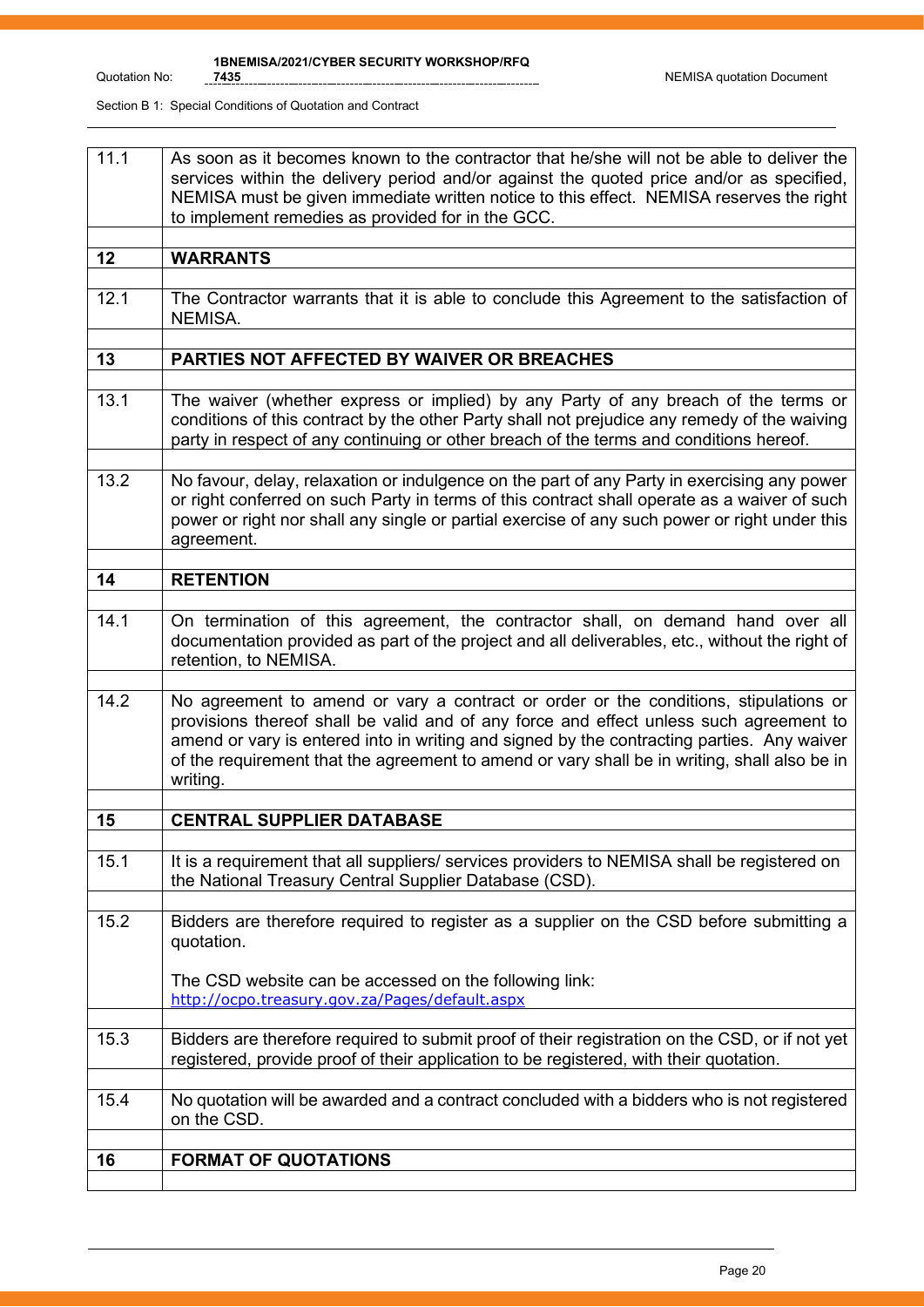| 16.1   | Bidders must complete all the necessary quotation documents and undertakings required<br>in this quotation document. Bidders are advised that their proposal should be concise,<br>written in plain English and simply presented.                        |
|--------|----------------------------------------------------------------------------------------------------------------------------------------------------------------------------------------------------------------------------------------------------------|
| 16.2   | Bidders are to set out their proposal in the format prescribed hereunder. This means<br>that the proposal must be structured in the parts noted below. Information not submitted<br>in the relevant part, may not be considered for evaluation purposes. |
| 16.3   | Part 1: Special Conditions of Quotation and Contract                                                                                                                                                                                                     |
| 16.3.1 | Bidders must initial each page and sign the last page and return the Special Conditions of<br>quotation and Contract (Section B-1).                                                                                                                      |
|        | Quotations submitted without a completed Special Conditions of Quotation form will be<br>deemed to be non-responsive.                                                                                                                                    |
| 16.4   | Part 2: SARS Tax Clearance Certificate(s)                                                                                                                                                                                                                |
| 16.4.1 | Bidders must ensure compliance with their tax obligations.                                                                                                                                                                                               |
|        |                                                                                                                                                                                                                                                          |
|        | Bidders are required to submit their unique personal identification number (PIN) issued by<br>SARS to enable the organ of state to view the taxpayer's profile and tax status.                                                                           |
|        | Application for tax compliance status (TCS) or PIN may also be made via e-filing. In order<br>to use this provision, taxpayers will need to register with SARS as e-filers through the<br>website www.sars.gov.za.                                       |
|        | Bidders may also submit a printed TCS together with the quotation.                                                                                                                                                                                       |
|        | In quotations where consortia/joint ventures/sub-contractors are involved, each party must<br>submit a separate proof of TCS/ PIN/ CSD number.                                                                                                           |
|        | Where no TCS is available, but the bidders is registered on the Central Supplier Database<br>(CSD), a CSD number must be provided.                                                                                                                       |
|        | Quotations submitted without any one of the above particulars, will be deemed to be non-<br>responsive.                                                                                                                                                  |
| 16.5   | Part 3: Declaration of Interest                                                                                                                                                                                                                          |
|        |                                                                                                                                                                                                                                                          |
| 16.5.1 | Each party to the quotation must complete and return the "Declaration of Interest" (Section<br>$B-2$ ).                                                                                                                                                  |
|        | Quotations submitted without a complete and signed Declaration of Interest will be<br>deemed to be non-responsive.                                                                                                                                       |
| 16.6   | Part 4: Declaration of Bidders past Supply Chain Management practices                                                                                                                                                                                    |
| 16.6.1 | Each party to the quotation must complete and return the "Declaration of bidders past                                                                                                                                                                    |
|        | Supply Chain Management practices" (Section B-3).                                                                                                                                                                                                        |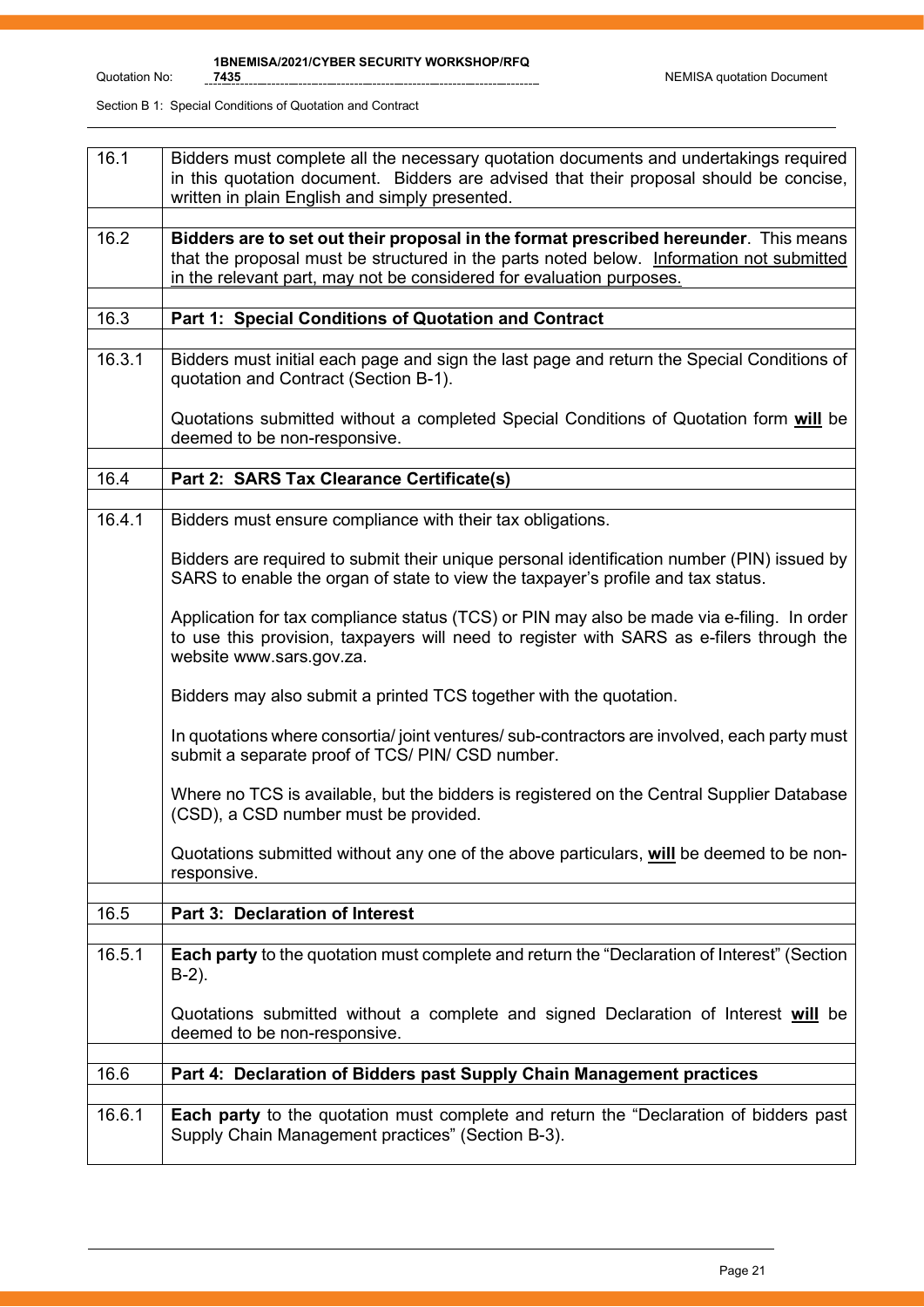|         | Quotations submitted without a completed and signed Declaration of bidders past Supply<br>Chain Management practices will be deemed non-responsive.                                                                                                                  |
|---------|----------------------------------------------------------------------------------------------------------------------------------------------------------------------------------------------------------------------------------------------------------------------|
|         |                                                                                                                                                                                                                                                                      |
| 16.7    | Part 5: Certificate of Independent Quotation Determination                                                                                                                                                                                                           |
| 16.7.1  | Each party to the quotation must complete and sign the Certificate (Section B-4).                                                                                                                                                                                    |
|         | Quotations submitted without a completed and signed Certificate of Independent Quotation<br>Determination will be deemed non-responsive.                                                                                                                             |
| 16.8    | Part 6: Preference Points Claim Form in terms of the Preferential Procurement<br><b>Regulations 2017</b>                                                                                                                                                             |
|         |                                                                                                                                                                                                                                                                      |
| 16.8.1  | Bidders must complete, sign and return the full "Preference Points Claim Form" (Section<br>B-5) document.                                                                                                                                                            |
|         | In addition, a valid BEE certificate must be submitted.                                                                                                                                                                                                              |
|         | Quotes submitted without a completed and signed Preference Points Claim Form and a<br>valid BEE certificate will be awarded zero points for preference.                                                                                                              |
|         |                                                                                                                                                                                                                                                                      |
| 16.9    | Part 7: Invitation to Quotation                                                                                                                                                                                                                                      |
| 16.9.1  | Bidders must complete, sign and return the full "Invitation to Quotation" (Section B-6)<br>document.                                                                                                                                                                 |
|         | Quotations submitted without a completed and signed Invitation to Quotation will be<br>deemed to be non-responsive.                                                                                                                                                  |
|         |                                                                                                                                                                                                                                                                      |
| 16.10   | Part 8: Pricing Schedule                                                                                                                                                                                                                                             |
| 16.10.1 | Any budget amount that may be indicated in this document shall be deemed to be a guide<br>only and Bidders are expected to submit a costing that is fair and reasonable.                                                                                             |
| 16.10.2 | All costs related to this assignment are to be allowed for in the pricing schedule and in the<br>formats prescribed and must be returned as part of the submission (Section B-7).                                                                                    |
|         | Quotations submitted without a price or with an incomplete price, will be deemed to be<br>non-responsive.                                                                                                                                                            |
| 16.10.3 | Rates for the first year of the contract must be firm and must be indicated in the formats<br>prescribed. All normal operating costs and out of pocket expenses such as photocopies,<br>telephone calls, printing, travel, etc. must be covered in the rates quoted. |
| 16.10.4 | A pricing schedule with one of the specified elements (fees and reimbursable costs)<br>omitted from the costing, may be considered non-responsive.                                                                                                                   |
| 16.10.5 | Fees:                                                                                                                                                                                                                                                                |
|         |                                                                                                                                                                                                                                                                      |
|         | The budgeted days/ hours and applicable rates of all team members as per the pricing<br>□<br>schedule.                                                                                                                                                               |
|         |                                                                                                                                                                                                                                                                      |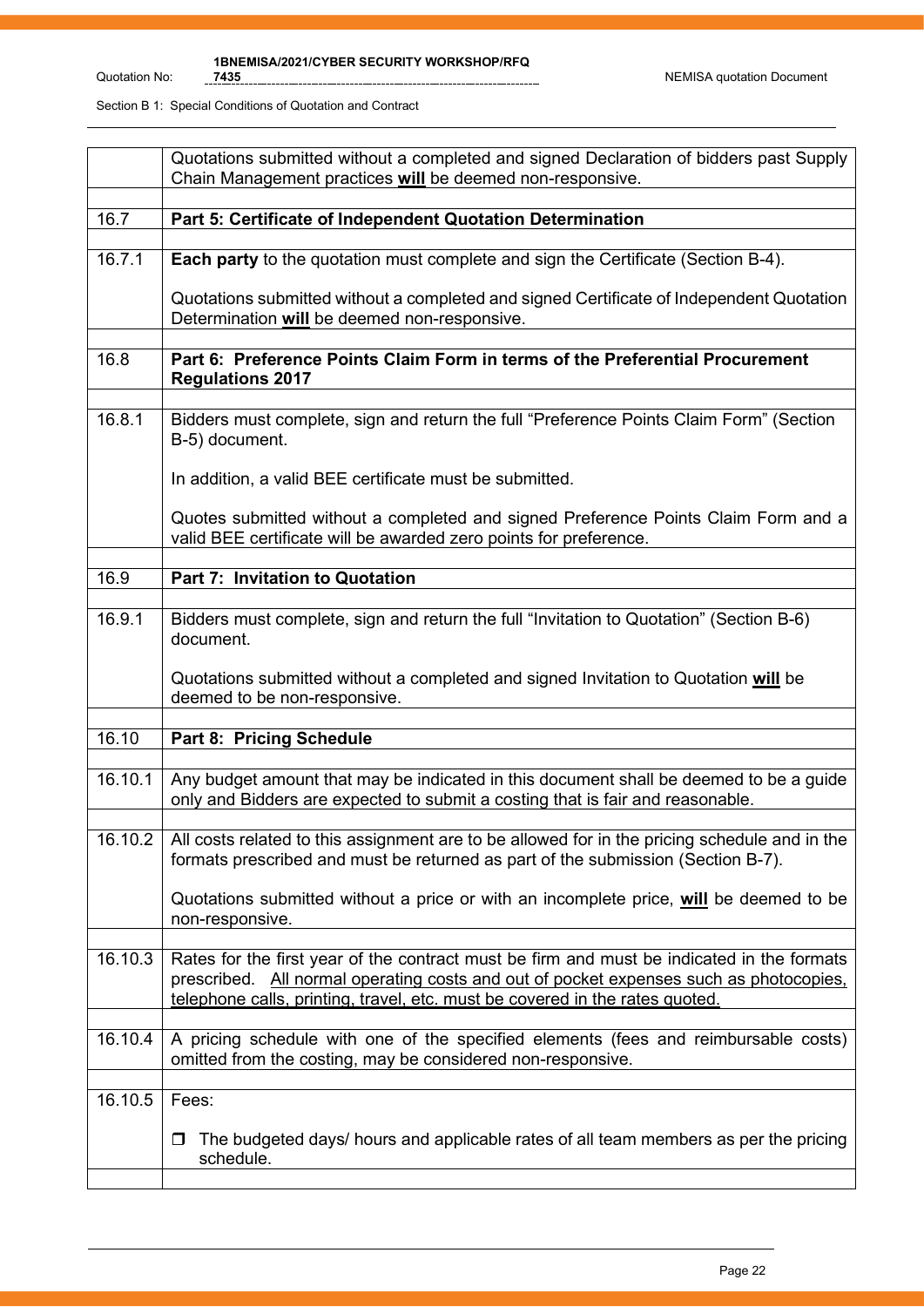| 16.10.6 | Reimbursable costs                                                                                                                                                                                                                                                                                                                                                                                                                     |
|---------|----------------------------------------------------------------------------------------------------------------------------------------------------------------------------------------------------------------------------------------------------------------------------------------------------------------------------------------------------------------------------------------------------------------------------------------|
|         | $\Box$ Travel                                                                                                                                                                                                                                                                                                                                                                                                                          |
|         | Only economy class flights are to be used.<br>Preferably Group A hire cars are to be used. In circumstances where good<br>$\blacksquare$<br>motivation exist, Group B hire cars may be used. The difference in cost between<br>Group B and more expensive options, will be borne by the service provider.<br>A rate per kilometre for the use of a personal vehicles must be quoted.                                                   |
|         | VAT: Value Added Tax must be included and shown separately.<br>$\Box$                                                                                                                                                                                                                                                                                                                                                                  |
|         |                                                                                                                                                                                                                                                                                                                                                                                                                                        |
| 16.11   | Part 9: Technical approach                                                                                                                                                                                                                                                                                                                                                                                                             |
|         |                                                                                                                                                                                                                                                                                                                                                                                                                                        |
| 16.11.1 | Bidders must submit a description of the methodology and approach that will be used to<br>perform the work as set out in the Terms of Reference. This methodology and approach<br>must demonstrate the Bidders understanding of the requirement and also of the<br>environment.                                                                                                                                                        |
| 16.11.2 | Bidders must, at least cover the under-mentioned in their technical approach and return<br>as part of their submission:                                                                                                                                                                                                                                                                                                                |
|         |                                                                                                                                                                                                                                                                                                                                                                                                                                        |
|         | Describe, in detail, exactly how they propose to carry out the activities to achieve the<br>$\Box$<br>outcomes identified in the terms of reference. They should identify any possible<br>problems that might hinder delivery and indicate how they will avoid, or overcome<br>such problems.                                                                                                                                          |
|         | Describe how the work will be managed. Provide an organisation chart clearly<br>$\Box$<br>indicating:                                                                                                                                                                                                                                                                                                                                  |
|         | The lines of reporting and supervision within the Bidders team.                                                                                                                                                                                                                                                                                                                                                                        |
|         | The lines of reporting between the Bidders and the NEMISA and other<br>п<br>stakeholders, if applicable.                                                                                                                                                                                                                                                                                                                               |
|         | Identify the position(s) involved in the direct delivery of the service to be provided and<br>0<br>in the overall management of the work and name the people who will fill these<br>positions.                                                                                                                                                                                                                                         |
| 16.11.3 | Provide a project plan of activities. In addition to providing details of the estimated number<br>of work days for each activity, Bidders are to supply a detailed timetable that identifies<br>when certain activities will be undertaken and over what period they will be spread. The<br>timing of activities, the time needed to complete them, and the order in which they will be<br>undertaken must be explained and justified. |
| 16.11.4 | Please note that Part 9 should be no longer than 20 single-sided A4 pages in Arial 11 (font                                                                                                                                                                                                                                                                                                                                            |
|         | size).                                                                                                                                                                                                                                                                                                                                                                                                                                 |
| 16.12   | Part 10: Team details                                                                                                                                                                                                                                                                                                                                                                                                                  |
|         |                                                                                                                                                                                                                                                                                                                                                                                                                                        |
| 16.12.1 | In this part that must be returned as part of the submission, Bidders must provide details<br>of the team named in the previous part.                                                                                                                                                                                                                                                                                                  |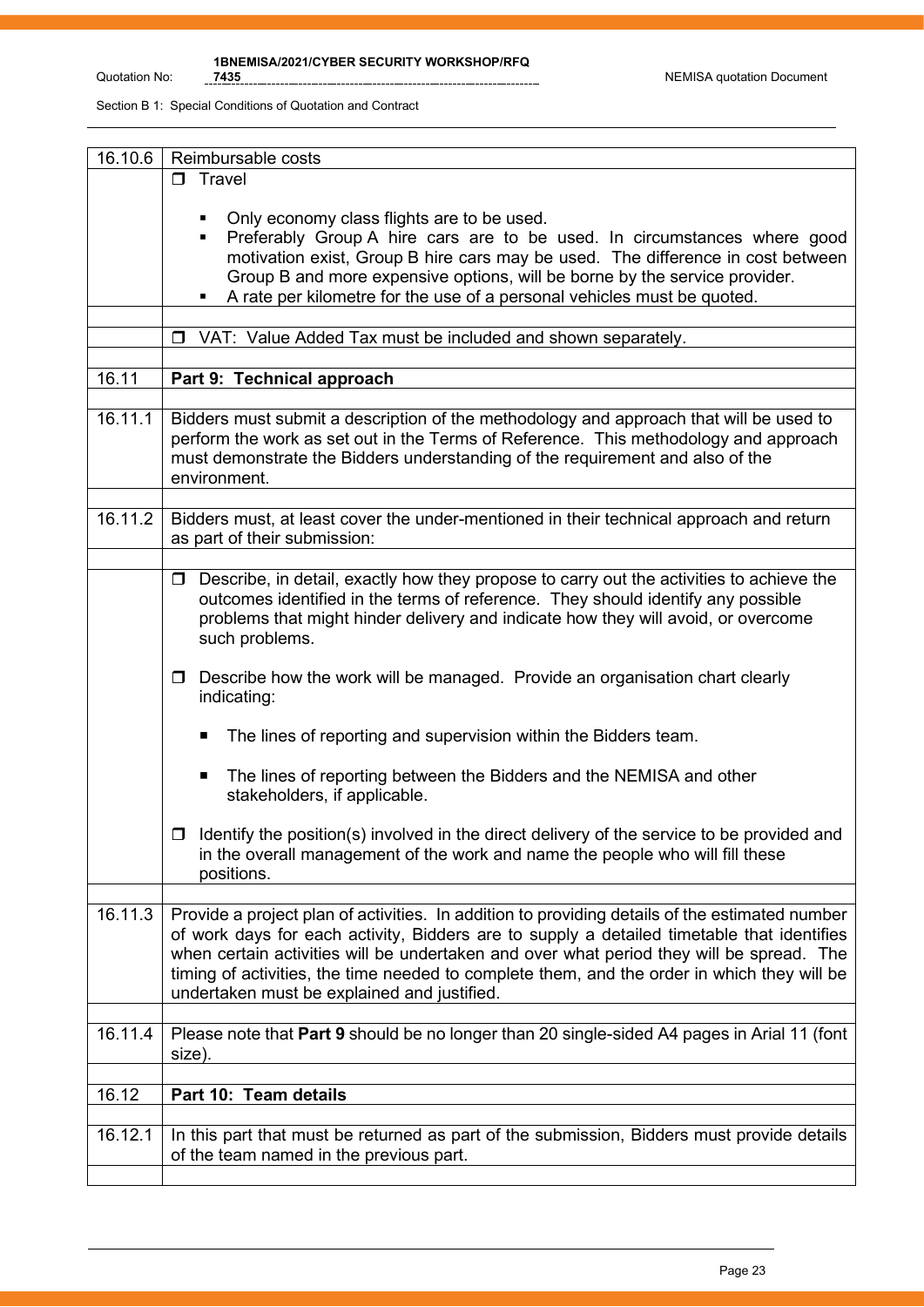| 16.12.2 | For each team member there must be:                                                                                                                  |
|---------|------------------------------------------------------------------------------------------------------------------------------------------------------|
|         |                                                                                                                                                      |
|         | A complete curriculum vitae confirming suitability for the position. A format is provided<br>$\Box$                                                  |
|         | as a guideline only for the compilation of the CVs.                                                                                                  |
|         |                                                                                                                                                      |
| 16.13   | Part 11: Experience in this field                                                                                                                    |
|         |                                                                                                                                                      |
| 16.13.1 | Bidders should provide in this part, and return as part the submission, at least the following<br>information.                                       |
|         | Details of contracts for similar work within the last 5 years.<br>П                                                                                  |
|         | Contact details of a maximum of 3 organisations for which work was done.<br>П                                                                        |
|         |                                                                                                                                                      |
| 16.14   | Part 12: Registration on the CSD                                                                                                                     |
|         |                                                                                                                                                      |
| 16.14.1 | In this part, bidders must submit proof of their registration, or proof that they have applied<br>for registration on the Central Supplier Database. |
|         | Quotations submitted without the required proof, will be deemed to be non-responsive.                                                                |
|         |                                                                                                                                                      |
| 16.15   | <b>Part 13: Registration Certificates</b>                                                                                                            |
|         |                                                                                                                                                      |
| 16.15.1 | Insert any requirements for registration with professional bodies here                                                                               |
|         | Quotations submitted without a completed and signed Invitation to Quotation will be<br>deemed to be non-responsive.                                  |

I/we herewith accept all the above-mentioned special conditions of the quotation. If I/we do consider a deviation therefrom, I have noted those as per the instruction in paragraph 1 (General) above.

Name of Bidders:

Signature of Bidders:

Date: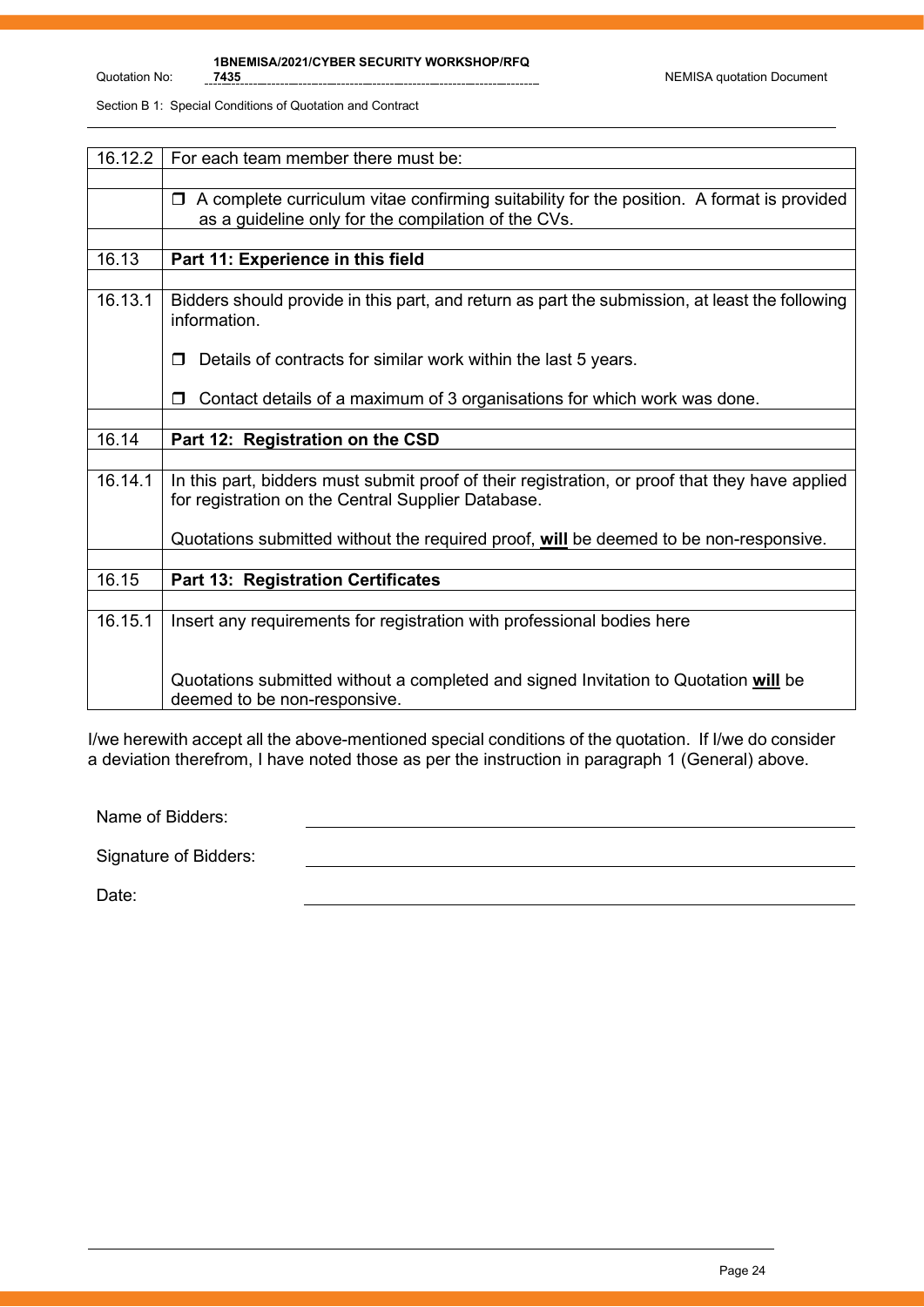Quotation No:

Section B 2: Declaration of Interest

# **DECLARATION OF INTEREST Return as Part 3**

- 1. Any legal person, including persons employed by the State<sup>[2](#page-21-0)</sup>, or persons having a kinship with persons employed by the State, including a blood relationship, may make an offer or offers in terms of this invitation to quotation (includes a price quotation, advertised competitive quotation, limited quotation or proposal). In view of possible allegations of favouritism, should the resulting quotation, or part thereof, be awarded to persons employed by the State, or to persons connected with or related to them, it is required that the bidders or his/her authorised representative declare his/her position in relation to the evaluating/ adjudicating authority where –
- 1.1. The bidders is employed by the State; and/or
- 1.2. The bidders is a Management Board member of NEMISA and/or
- 1.3. The legal person on whose behalf the quotation document is signed, has a relationship with persons/a person who are/is involved in the evaluation and or adjudication of the quotation(s), or where it is known that such a relationship exists between the person or persons for or on whose behalf the declarant acts and persons who are involved with the evaluation and or adjudication of the quotation.
- 2. In order to give effect to the above, the following questionnaire must be completed and submitted with the quotation.

| 2.1.   | Full Name of bidders or his or her<br>representative:                                                                                                                                                           |
|--------|-----------------------------------------------------------------------------------------------------------------------------------------------------------------------------------------------------------------|
| 2.2.   | Identity Number:                                                                                                                                                                                                |
| 2.3.   | Position occupied in the Company<br>(director, trustee, shareholder,<br>$etc3$ :                                                                                                                                |
| 2.4.   | <b>Company Registration Number:</b>                                                                                                                                                                             |
| 2.5.   | Tax Reference Number:                                                                                                                                                                                           |
| 2.6.   | <b>VAT Registration Number:</b>                                                                                                                                                                                 |
| 2.6.1. | The names of all directors/ trustees/ shareholders/ members, their individual identity numbers,<br>tax reference numbers and, if applicable, employee/ persal numbers must be indicated in<br>paragraph 3 below |
| 2.7.   | Are you or any person connected with the bidders presently employed by the<br>YES / NO<br>State?                                                                                                                |
| 2.7.1. | If so, furnish the following particulars                                                                                                                                                                        |
|        | Name of person/ director/<br>$\Box$<br>trustee/shareholder/member:                                                                                                                                              |
|        | Name of State institution at<br>$\Box$<br>which you or the person<br>connected to the bidders is<br>employed:                                                                                                   |
|        | Position occupied in the State<br>$\Box$<br>institution:                                                                                                                                                        |

- (b) Any municipality or municipal entity;
- (c) Provincial legislature;
- (d) National Assembly or the National Council of Provinces;
- (e) Parliament.

<span id="page-21-0"></span><sup>2</sup> "State" means

<sup>(</sup>a) Any national or provincial department, national or provincial public entity or constitutional institution within the meaning of the Public Finance Management Act, 1999 (Act No 1 of 1999);

<span id="page-21-1"></span><sup>&</sup>lt;sup>3</sup> "Shareholder" means a person who owns shares in the company and is actively involved in the management of the enterprise or business and exercises control over the enterprise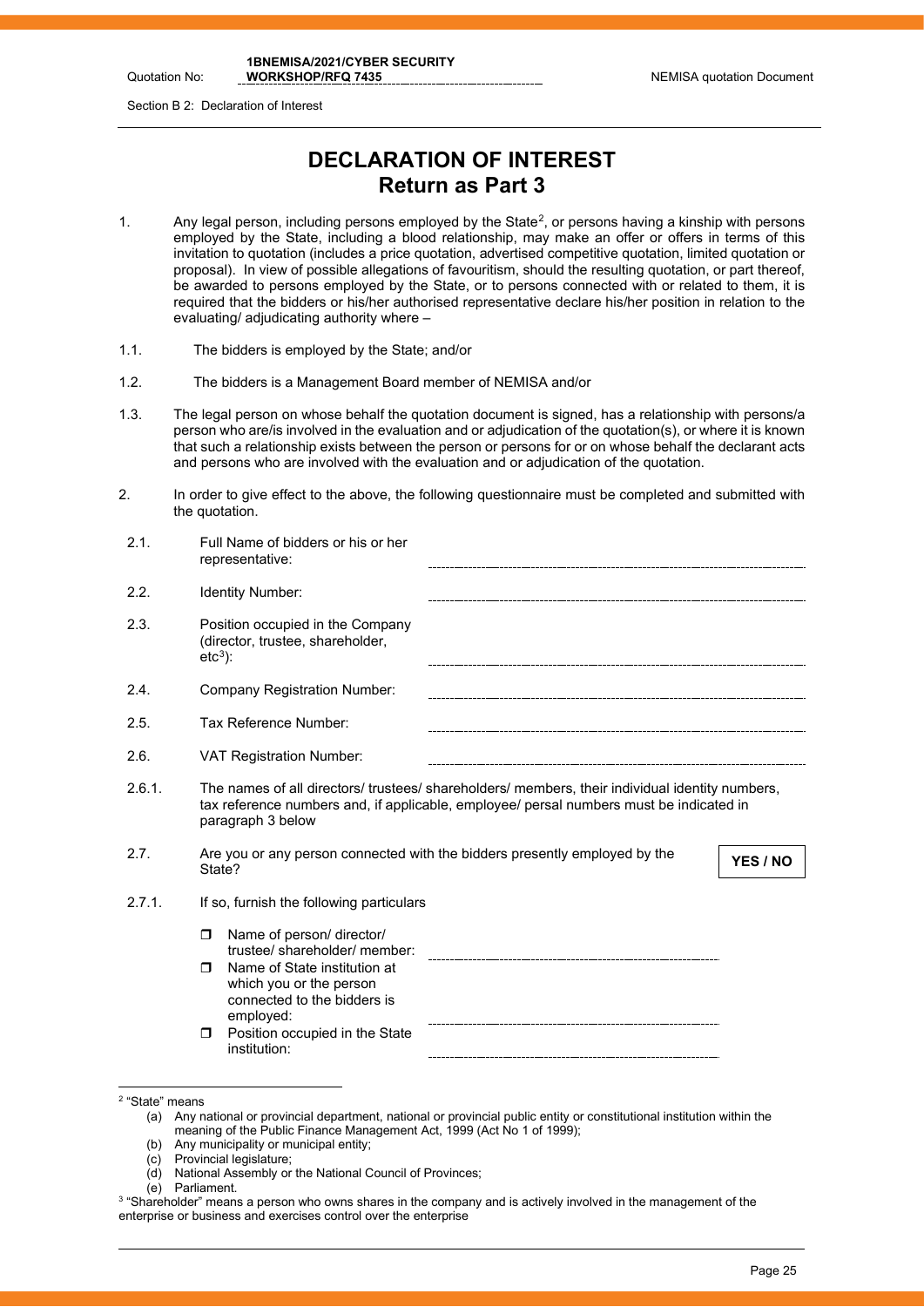**1BNEMISA/2021/CYBER SECURITY** 

**WORKSHOP/RFQ 7435** NEMISA quotation Document

Section B 2: Declaration of Interest

Quotation No:

|          | Any other particulars:                                                                                                                                                                                                                             |          |
|----------|----------------------------------------------------------------------------------------------------------------------------------------------------------------------------------------------------------------------------------------------------|----------|
|          |                                                                                                                                                                                                                                                    |          |
| 2.7.2.   | If you are presently employed by the state, did you obtain the appropriate authority<br>to undertake remunerative work outside employment in the public sector?                                                                                    | YES / NO |
| 2.7.2.1. | If yes, did you attach proof of such authority to the quotation document?                                                                                                                                                                          | YES / NO |
|          | (Note: Failure to submit proof of such authority, where applicable, may result in<br>the disqualification of the quotation.)                                                                                                                       |          |
| 2.7.3.   | If no, furnish reasons for non-submission of such proof:                                                                                                                                                                                           |          |
|          |                                                                                                                                                                                                                                                    |          |
| 2.8.     | Did you or your spouse, or any of the company's directors/shareholders/members<br>or their spouses conduct business with the State in the previous twelve (12)<br>months?                                                                          | YES / NO |
| 2.8.1.   | If so, furnish the following particulars.                                                                                                                                                                                                          |          |
| 2.9.     | Do you, or any person connected with the bidders, have any relationship (family,                                                                                                                                                                   |          |
|          | friend, other) with a person employed by the State and who may be involved with<br>the evaluation and or adjudication of this quotation?                                                                                                           | YES / NO |
| 2.9.1.   | If so, furnish the following particulars.                                                                                                                                                                                                          |          |
| 2.10.    | Are you, or any person connected with the bidders, aware of any relationship<br>(family, friend, other) between the bidders and any person employed by the State<br>who may be involved with the evaluation and or adjudication of this quotation? | YES / NO |
| 2.10.1.  | If so, furnish the following particulars.                                                                                                                                                                                                          |          |
|          |                                                                                                                                                                                                                                                    |          |
| 2.11.    | Do you or any of the directors/shareholders/members of the company have any<br>interest in any other related companies whether or not they are quotation for this<br>contract?                                                                     | YES / NO |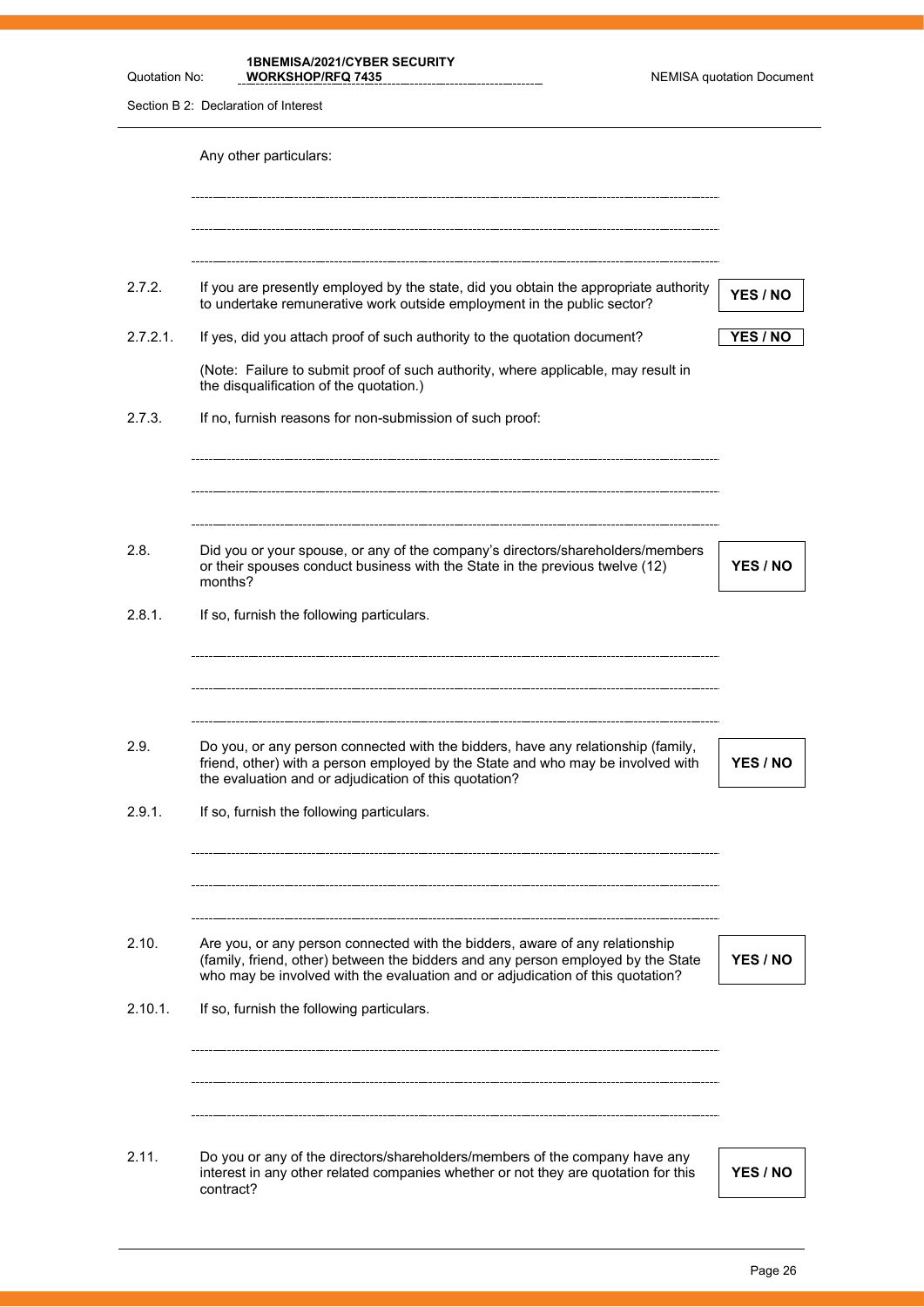**1BNEMISA/2021/CYBER SECURITY** 

Section B 2: Declaration of Interest

Quotation No:

2.11.1. If so, furnish the following particulars.

3. Full details of directors/ trustees/ members/ shareholders.

| Full Name | <b>Identity Number</b> | Personal Tax<br>Reference No | State Employee<br>Number/ Persal<br>Number |
|-----------|------------------------|------------------------------|--------------------------------------------|
|           |                        |                              |                                            |
|           |                        |                              |                                            |
|           |                        |                              |                                            |
|           |                        |                              |                                            |
|           |                        |                              |                                            |
|           |                        |                              |                                            |
|           |                        |                              |                                            |
|           |                        |                              |                                            |
|           |                        |                              |                                            |
|           |                        |                              |                                            |

#### **DECLARATION**

I, THE UNDERSIGNED (NAME)

CERTIFY THAT THE INFORMATION FURNISHED IN PARAGRAPHS 2 AND 3 ABOVE IS CORRECT. I ACCEPT THAT THE STATE MAY REJECT THE QUOTATION OR ACT AGAINST ME IN TERMS OF PARAGRAPH 23 OF THE GENERAL CONDITIONS OF CONTRACT SHOULD THIS DECLARATION PROVE TO BE FALSE.

Signature Date

Position Name of bidders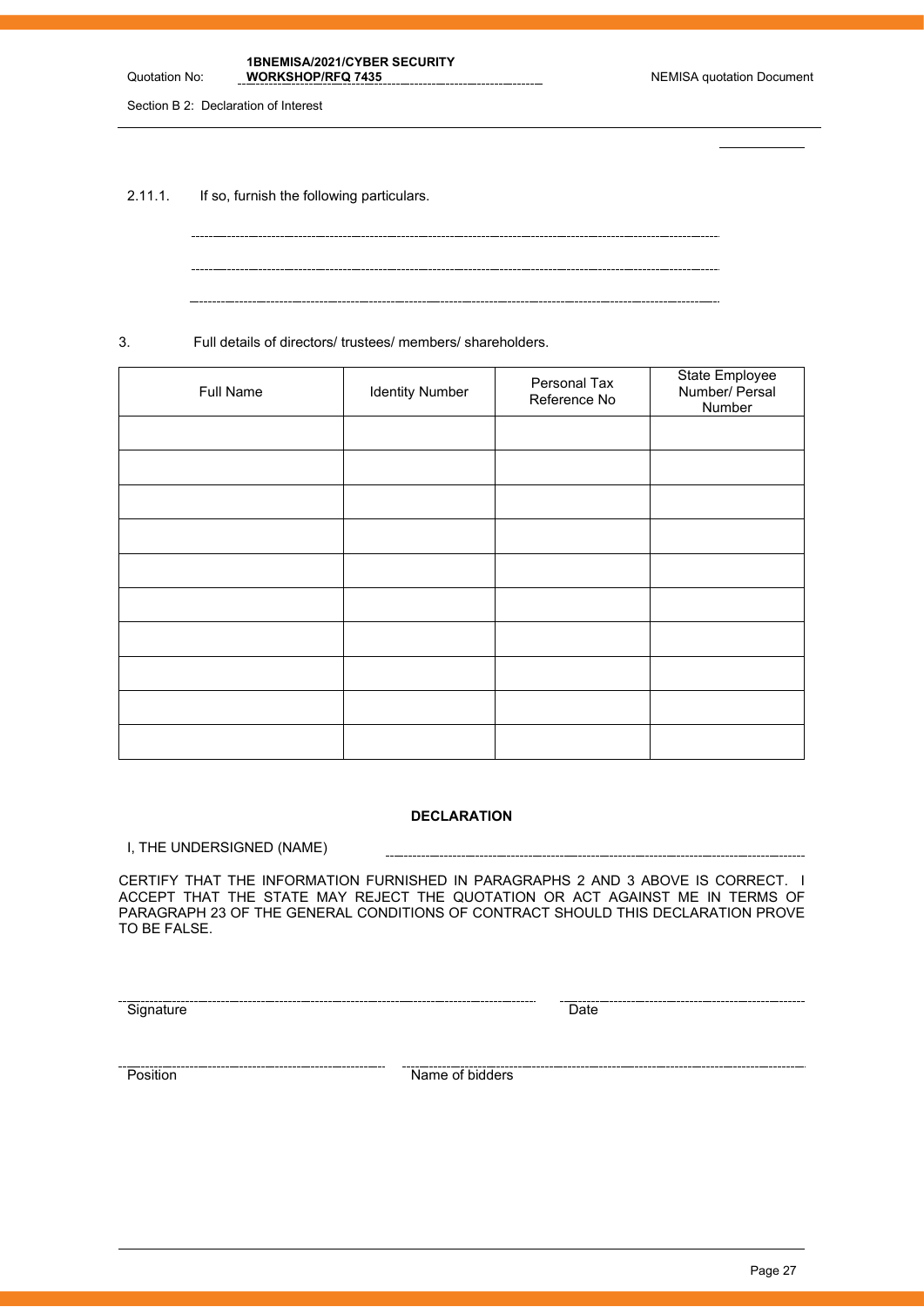Section B 3: Declaration of bidder's past SCM practices

Quotation No:

# **DECLARATION OF BIDDERS PAST SUPPLY CHAIN MANAGEMENT PRACTICES Return as Part 4**

- 1 This declaration will be used by institutions to ensure that when goods and services are being procured, all reasonable steps are taken to combat the abuse of the supply chain management system.
- 2 The quotation of any bidders may be disregarded if that bidders, or any of its directors have:
	- a. abused the NEMISA's supply chain management system;
	- b. committed fraud or any other improper conduct in relation to such system; or
	- c. failed to perform on any previous contract.
- 3 In order to give effect to the above, the following questionnaire must be completed and submitted with the quotation.

| <b>Item</b> | Question                                                                                                                                                                                                                                       | <b>Yes</b>      | <b>No</b>     |
|-------------|------------------------------------------------------------------------------------------------------------------------------------------------------------------------------------------------------------------------------------------------|-----------------|---------------|
| 3.1         | Is the bidders or any of its directors listed on the National Treasury's database of<br>Restricted Suppliers as companies or persons prohibited from doing business with the<br>public sector?                                                 | <b>Yes</b><br>п | No<br>$\Box$  |
|             | (Companies or persons who are listed on this database were informed in writing<br>of this restriction by the Accounting Officer/ authority of the institution that<br>imposed the restriction after the audi alteram partem rule was applied). |                 |               |
|             | The database of Restricted Suppliers now resides on the National Treasury's<br>website (www.reatury.gov.za) and can be accessed by clicking on its link at the<br>bottom of the homepage.                                                      |                 |               |
| 3.1.1       | If so, furnish particulars:                                                                                                                                                                                                                    |                 |               |
| 3.2         | Is the bidders or any of its directors listed on the Register for Tender Defaulters in terms<br>of section 29 of the Prevention and Combating of Corrupt Activities Act (No 12 of 2004)?                                                       | <b>Yes</b><br>п | No.<br>$\Box$ |
|             | The Register for Tender Defaulters can be accessed on the National Treasury's<br>website, (www.treasury.gov.za) by clicking on its link at the bottom of the<br>homepage.                                                                      |                 |               |
| 3.2.1       | If so, furnish particulars:                                                                                                                                                                                                                    |                 |               |
| 3.3         | Was the bidders or any of its directors convicted by a court of law (including a court<br>outside of the Republic of South Africa) for fraud or corruption during the past five years?                                                         | Yes<br>П        | No<br>$\Box$  |
| 3.3.1       | If so, furnish particulars:                                                                                                                                                                                                                    |                 |               |
| 3.4         | Was any contract between the bidders and any organ of state terminated during the past<br>five years on account of failure to perform on or comply with the contract?                                                                          | Yes<br>п        | No<br>п       |
| 3.4.1       | If so, furnish particulars:                                                                                                                                                                                                                    |                 |               |

#### **CERTIFICATION**

I, THE UNDERSIGNED (FULL NAME) …………………………………………………………………………………………. CERTIFY THAT THE INFORMATION FURNISHED ON THIS DECLARATION FORM IS TRUE AND CORRECT.

I ACCEPT THAT, IN ADDITION TO CANCELLATION OF A CONTRACT, ACTION MAY BE TAKEN AGAINST ME SHOULD THIS DECLARATION PROVE TO BE FALSE.

<u>Signature</u> Date **Date** 

Position Name of Bidders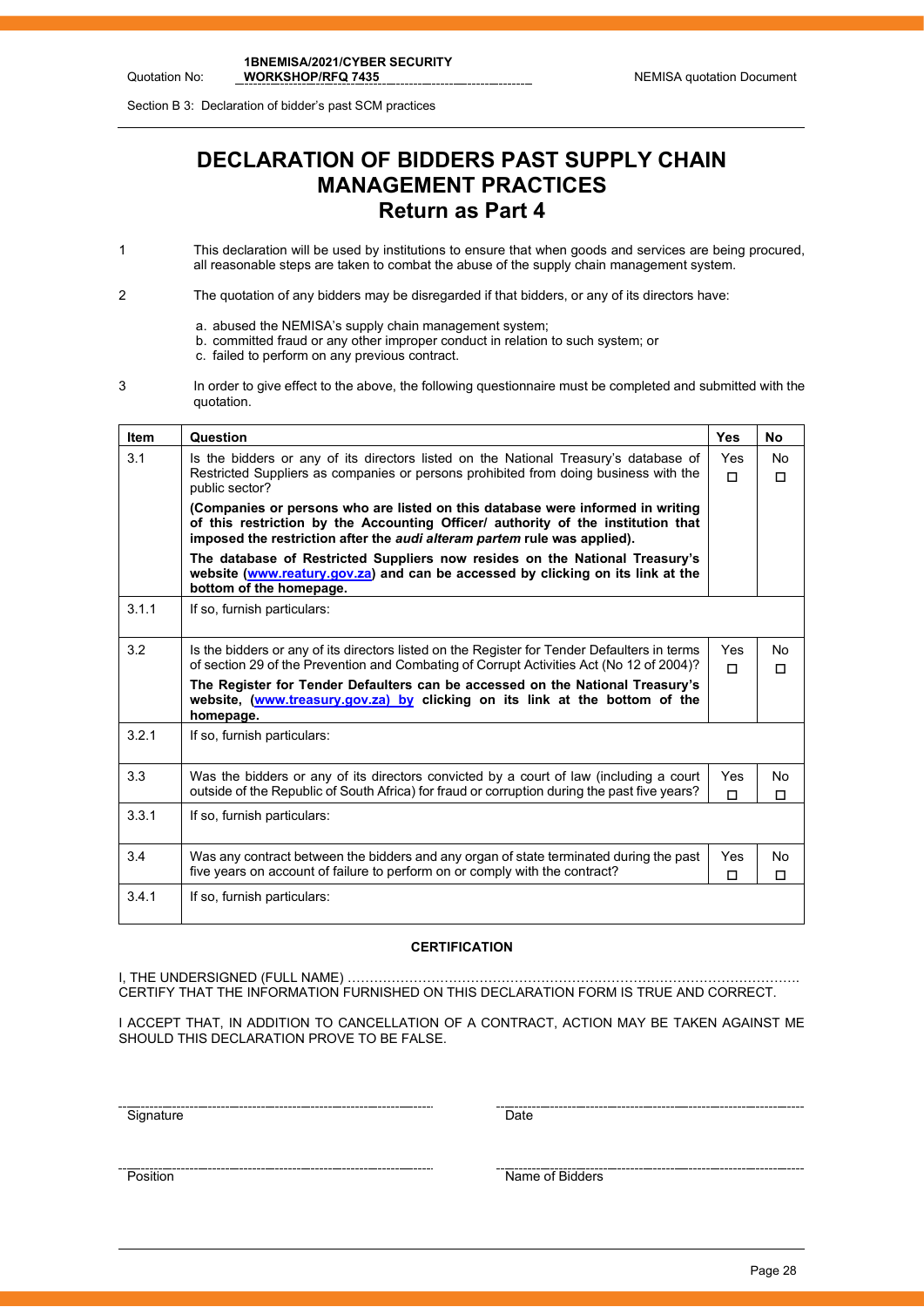Section B 4: Certificate of Independent Quotation Determination

# **CERTIFICATE OF INDEPENDENT QUOTATION DETERMINATION Return as Part 5**

I, the undersigned, in submitting the accompanying quotation:

1BNEMISA/2021/CYBER SECURITY WORKSHOP/RFQ 7435 - 8BREQUEST FOR QUOTATION FOR THE APPOINTMENT OF A TRAINING SERVICE PROVIDER TO CONDUCT A CYBER SECURITY WORKSHOP.

(Quotation Number and Description)

in response to the invitation for the quotation made by:

**NEMISA** 

(Name of Institution)

do hereby make the following statements that I certify to be true and complete in every respect:

I certify, on behalf of: that: that: that: that: that: that: that: that: that: that: that: that: that: that: that: that: that: that: that: that: that: that: that: that: that: that: that: that: that: that: that: that: that:

(Name of Bidders)

- 1. I have read and I understand the contents of this Certificate;
- 2. I understand that the accompanying quotation will be disqualified if this Certificate is found not to be true and complete in every respect;
- 3. I am authorized by the bidders to sign this Certificate, and to submit the accompanying quotation, on behalf of the bidders;
- 4. Each person whose signature appears on the accompanying quotation has been authorized by the bidders to determine the terms of, and to sign the quotation, on behalf of the bidders;
- 5. For the purposes of this Certificate and the accompanying quotation, I understand that the word "competitor" shall include any individual or organization, other than the bidders, whether or not affiliated with the bidders, who:
	- $\Box$  has been requested to submit a quotation in response to this quotation invitation;
	- $\Box$  could potentially submit a quotation in response to this quotation invitation, based on their qualifications, abilities or experience; and
	- $\Box$  provides the same goods and services as the bidders and/or is in the same line of business as the bidders
- 6. The bidders has arrived at the accompanying quotation independently from, and without consultation, communication, agreement or arrangement with any competitor. However communication between partners in a joint venture or consortium[4](#page-25-0) will not be construed as collusive quotationding.

<span id="page-25-0"></span><sup>4</sup> Joint venture or Consortium means an association of persons for the purpose of combining their expertise, property, capital, efforts, skill and knowledge in an activity for the execution of a contract.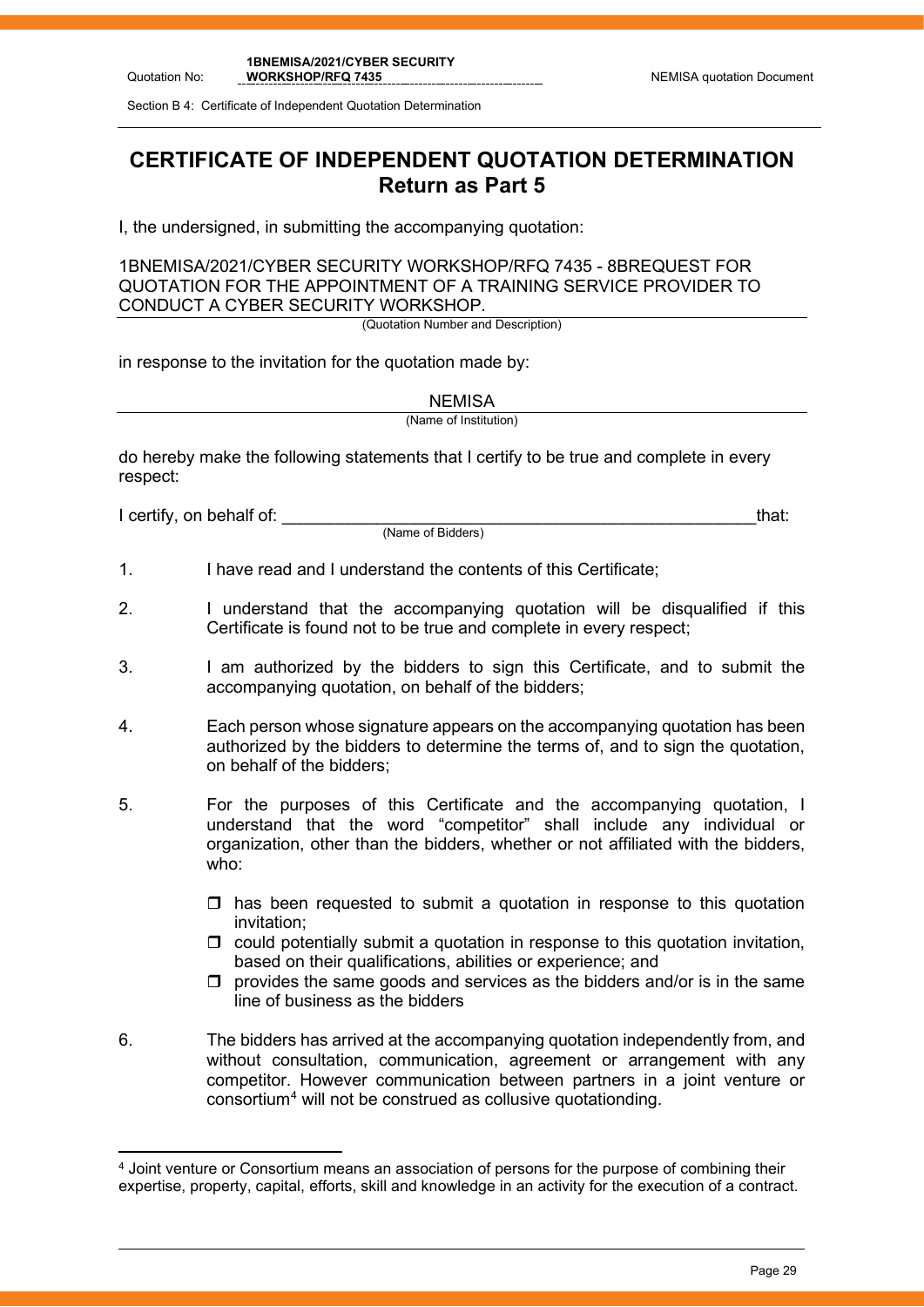Quotation No:

**1BNEMISA/2021/CYBER SECURITY** 

Section B 4: Certificate of Independent Quotation Determination

- 7. In particular, without limiting the generality of paragraphs 6 above, there has been no consultation, communication, agreement or arrangement with any competitor regarding:
	- $\Box$  prices;
	- $\square$  geographical area where product or service will be rendered (market allocation)
	- $\Box$  methods, factors or formulas used to calculate prices;
	- $\Box$  the intention or decision to submit or not to submit, a quotation;
	- $\Box$  the submission of a quotation which does not meet the specifications and conditions of the quotation; or
	- $\Box$  quotationding with the intention not to win the quotation.
- 8. In addition, there have been no consultations, communications, agreements or arrangements with any competitor regarding the quality, quantity, specifications and conditions or delivery particulars of the products or services to which this quotation invitation relates.
- 9. The terms of the accompanying quotation have not been, and will not be, disclosed by the bidders, directly or indirectly, to any competitor, prior to the date and time of the official quotation opening or of the awarding of the contract.
- 10. I am aware that, in addition and without prejudice to any other remedy provided to combat any restrictive practices related to quotations and contracts, quotations that are suspicious will be reported to the Competition Commission for investigation and possible imposition of administrative penalties in terms of section 59 of the Competition Act No 89 of 1998 and or may be reported to the National Prosecuting Authority (NPA) for criminal investigation and or may be restricted from conducting business with the public sector for a period not exceeding ten (10) years in terms of the Prevention and Combating of Corrupt Activities Act No 12 of 2004 or any other applicable legislation.

| Signature | Date            |
|-----------|-----------------|
|           |                 |
| Position  | Name of Bidders |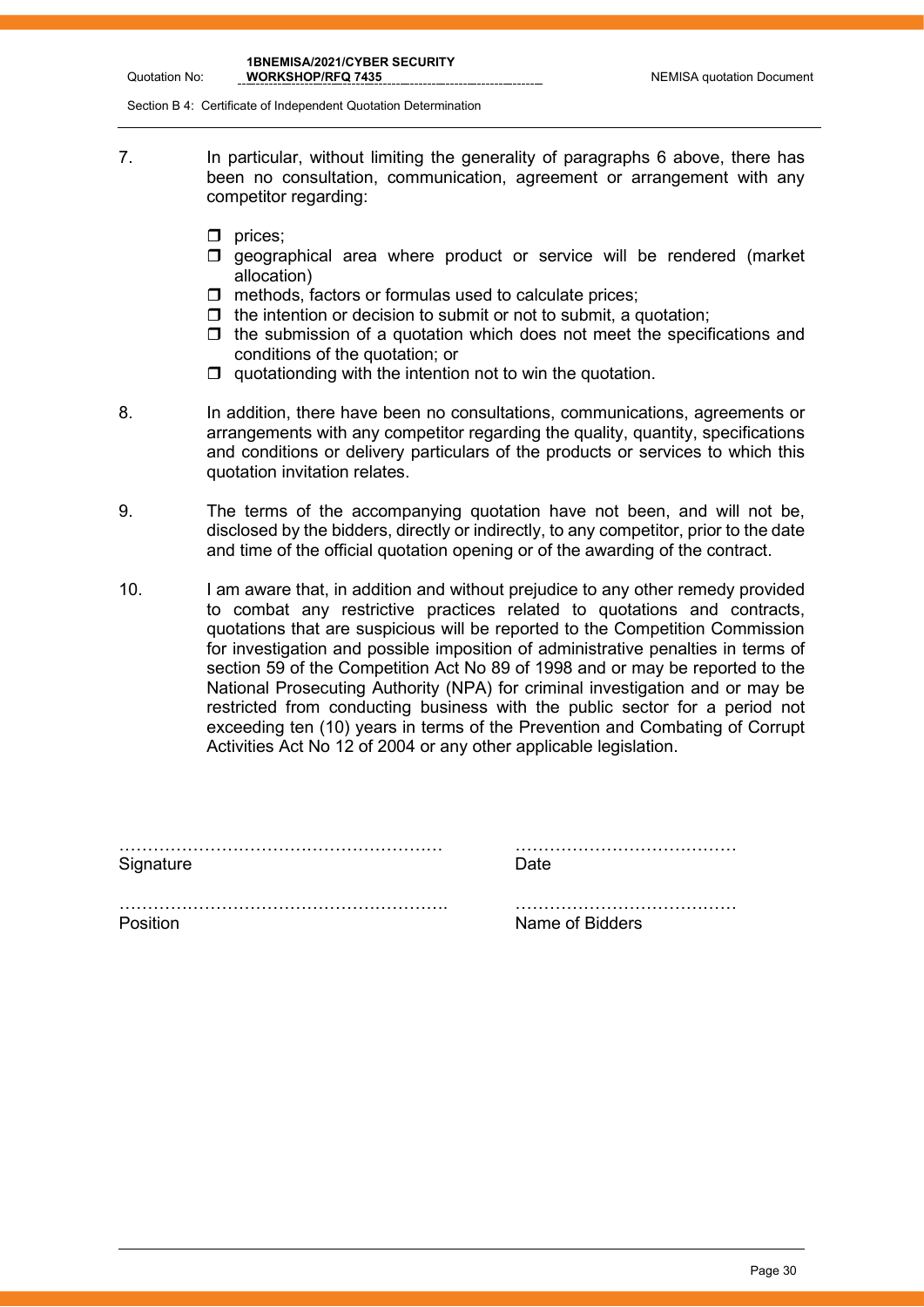# **PREFERENCE POINTS CLAIM FORM IN TERMS OF THE PREFERENTIAL PROCUREMENT REGULATIONS 2017**

## **Return as Part 6**

#### **NB: BEFORE COMPLETING THIS FORM, BIDDERS MUST STUDY THE GENERAL CONDITIONS, DEFINITIONS AND DIRECTIVES APPLICABLE IN RESPECT OF B-BBEE, AS PRESCRIBED IN THE PREFERENTIAL PROCUREMENT REGULATIONS, 2017.**

#### **1. GENERAL CONDITIONS**

- 1.1 The following preference point systems are applicable to all quotations:
	- the 80/20 system for requirements with a Rand value of up to R50 000 000 (all applicable taxes included); and
	- the 90/10 system for requirements with a Rand value above R50 000 000 (all applicable taxes included).
- 1.2 The value of this quotation is estimated to not exceed R50 000 000 (all applicable taxes included) and therefore the 80/20 preference point system shall be applicable;
- 1.3 Points for this quotation shall be awarded for:<br>(a) Price: and
	- (a) Price; and<br>(b) B-BBEE S
	- **B-BBEE Status Level of Contributor.**
- 1.4 The maximum points for this quotation are allocated as follows:

|                                                   | <b>POINTS</b> |
|---------------------------------------------------|---------------|
| <b>PRICE</b>                                      | 80            |
| <b>B-BBEE Status Level of Contributor</b>         |               |
| Total points for Price and B-BBEE must not exceed | 100           |

- 1.5 Failure on the part of a bidders to submit proof of B-BBEE Status level of contributor together with the quotation, will be interpreted to mean that preference points for B-BBEE status level of contribution are not claimed.
- 1.6 The purchaser reserves the right to require of a bidders, either before a quotation is adjudicated or at any time subsequently, to substantiate any claim in regard to preferences, in any manner required by the purchaser.

#### **2. DEFINITIONS**

- (a) **"B-BBEE"** means broad-based black economic empowerment as defined in section 1 of the Broad-Based Black Economic Empowerment Act;
- (b) "**B-BBEE status level of contributor"** means the B-BBEE status of an entity in terms of a code of good practice on black economic empowerment, issued in terms of section 9(1) of the Broad-Based Black Economic Empowerment Act;
- (c) **"quotation"** means a written offer in a prescribed or stipulated form in response to an invitation by an organ of state for the provision of goods or services, through price quotations, advertised competitive quotation processes or proposals;
- (d) **"Broad-Based Black Economic Empowerment Act"** means the Broad-Based Black Economic Empowerment Act, 2003 (Act No. 53 of 2003);
- (e) **"EME"** means an Exempted Micro Enterprise in terms of a code of good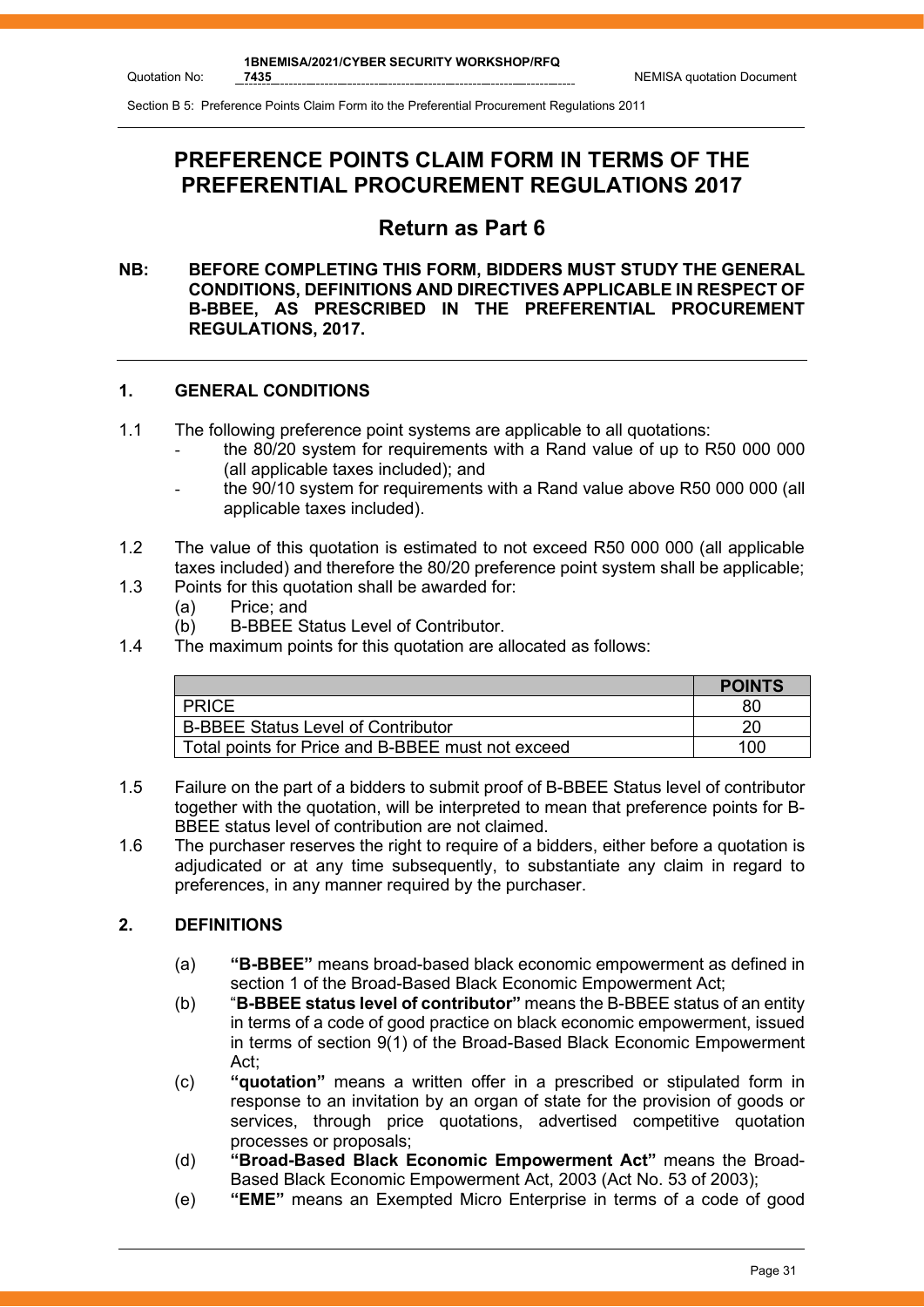**1BNEMISA/2021/CYBER SECURITY WORKSHOP/RFQ** 

practice on black economic empowerment issued in terms of section 9 (1) of the Broad-Based Black Economic Empowerment Act;

- (f) **"functionality"** means the ability of a tenderer to provide goods or services in accordance with specifications as set out in the tender documents.
- (g) **"prices"** includes all applicable taxes less all unconditional discounts;
- (h) **"proof of B-BBEE status level of contributor"** means:
	- 1) B-BBEE Status level certificate issued by an authorized body or person;
	- 2) A sworn affidavit as prescribed by the B-BBEE Codes of Good Practice;
	- 3) Any other requirement prescribed in terms of the B-BBEE Act;
- (i) **"QSE"** means a qualifying small business enterprise in terms of a code of good practice on black economic empowerment issued in terms of section 9 (1) of the Broad-Based Black Economic Empowerment Act;
- *(j)* **"rand value"** means the total estimated value of a contract in Rand, calculated at the time of quotation invitation, and includes all applicable taxes;

#### **3. POINTS AWARDED FOR PRICE**

#### **3.1 THE 80/20 OR 90/10 PREFERENCE POINT SYSTEMS**

A maximum of 80 or 90 points is allocated for price on the following basis:

$$
P_S = 80 \left( 1 - \frac{Pt - P \min}{P \min} \right) \qquad \text{or} \qquad P_S = 90 \left( 1 - \frac{Pt - P \min}{P \min} \right)
$$

$$
Ps = 90 \left( 1 - \frac{Pt - P \min}{P \min} \right)
$$

*P*

 $\bigg)$ 

**Where** 

Quotation No:

Ps = Points scored for price of quotation under consideration

Pt = Price of quotation under consideration<br>Pmin = Price of lowest acceptable quotation

Pmin = Price of lowest acceptable quotation

#### **4. POINTS AWARDED FOR B-BBEE STATUS LEVEL OF CONTRIBUTOR**

4.1 In terms of Regulation 6 (2) and 7 (2) of the Preferential Procurement Regulations, preference points must be awarded to a bidders for attaining the B-BBEE status level of contribution in accordance with the table below:

| <b>B-BBEE Status Level of</b><br><b>Contributor</b> | <b>Number of points</b><br>(90/10 system) | <b>Number of points</b><br>(80/20 system) |
|-----------------------------------------------------|-------------------------------------------|-------------------------------------------|
|                                                     | 10                                        | 20                                        |
| 2                                                   | 9                                         | 18                                        |
|                                                     | 6                                         | 14                                        |
|                                                     | 5                                         | 12                                        |
| 5                                                   |                                           |                                           |
|                                                     |                                           |                                           |
|                                                     |                                           |                                           |
|                                                     |                                           |                                           |
| Non-compliant contributor                           |                                           |                                           |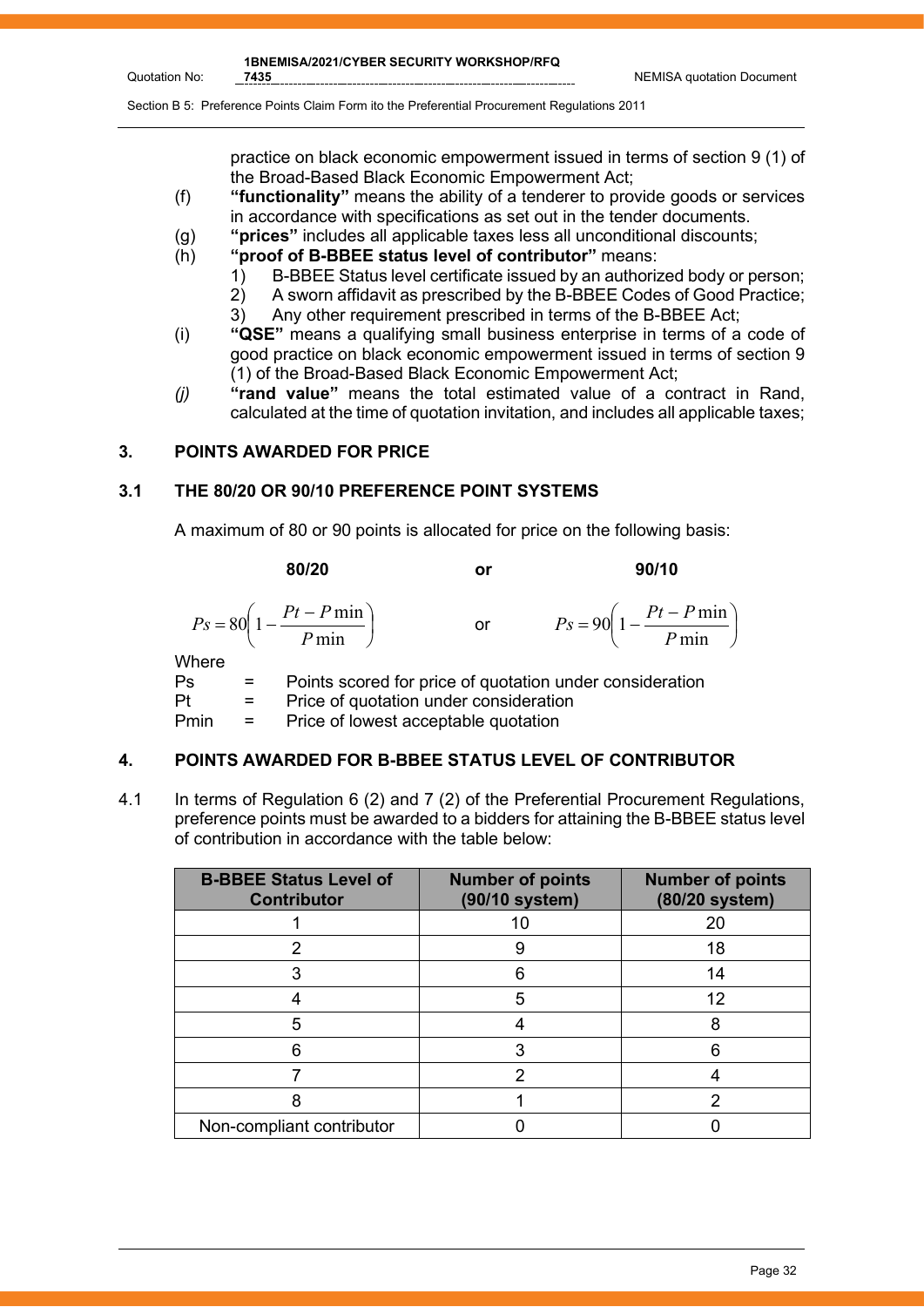#### **5. QUOTATION DECLARATION**

Quotation No:

5.1 Bidders who claim points in respect of B-BBEE Status Level of Contribution must complete the following:

#### **6. B-BBEE STATUS LEVEL OF CONTRIBUTOR CLAIMED IN TERMS OF PARAGRAPHS 1.4 AND 4.1**

6.1 B-BBEE Status Level of Contributor:= ………….…… (maximum of 10 or 20 points) (Points claimed in respect of paragraph 6.1 must be in accordance with the table reflected in paragraph 4.1 and must be substantiated by relevant proof of B-BBEE status level of contributor.

#### **7. SUB-CONTRACTING**

7.1 Will any portion of the contract be sub-contracted?

| (Tick applicable box) |  |     |  |  |
|-----------------------|--|-----|--|--|
| YFS.                  |  | NO. |  |  |

- 7.1.1 If yes, indicate:
	- i) What percentage of the contract will be subcontracted? ............….…………%
	- ii) The name of the sub-contractor …………………..………….…………………….
	- iii) The B-BBEE status level of the sub-contractor .................................…………..
	- iv) Whether the sub-contractor is an EME or QSE

#### *(Tick applicable box***)**

| FS. | <b>NO</b> |  |
|-----|-----------|--|
|     |           |  |

v) Specify, by ticking the appropriate box, if subcontracting with an enterprise in terms of the Preferential Procurement Regulations,2017:

| Designated Group: An EME or QSE which is at last 51%    | <b>EME</b> | <b>QSE</b> |
|---------------------------------------------------------|------------|------------|
| owned by:                                               |            |            |
| <b>Black people</b>                                     |            |            |
| Black people who are youth                              |            |            |
| Black people who are women                              |            |            |
| Black people with disabilities                          |            |            |
| Black people living in rural or underdeveloped areas or |            |            |
| townships                                               |            |            |
| Cooperative owned by black people                       |            |            |
| Black people who are military veterans                  |            |            |
| OR                                                      |            |            |
| Any EME                                                 |            |            |
| Any QSE                                                 |            |            |

#### 8. **DECLARATION WITH REGARD TO COMPANY/ FIRM**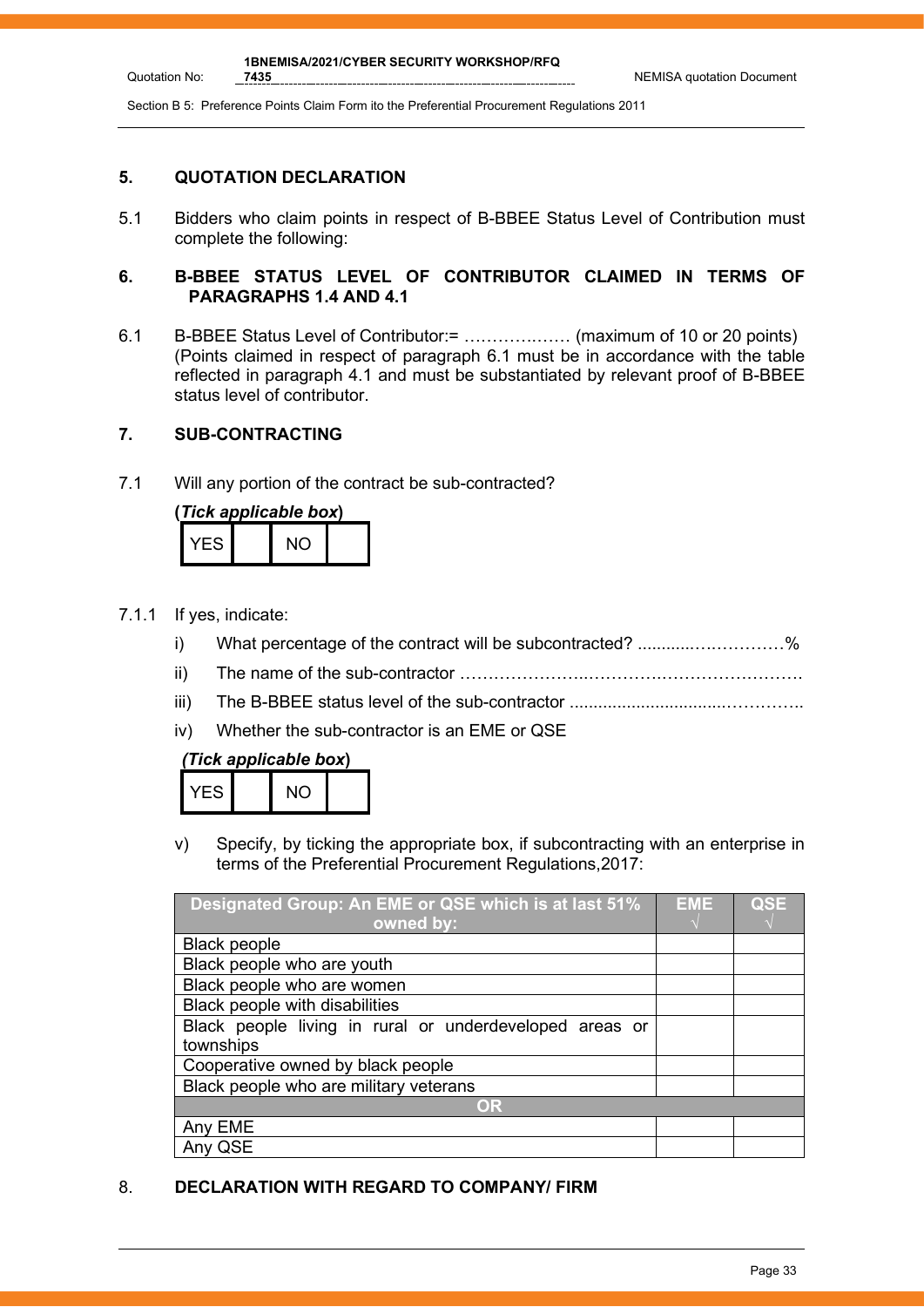| 7435 | <b>NEMISA quotation Document</b> |
|------|----------------------------------|
|      |                                  |

**1BNEMISA/2021/CYBER SECURITY WORKSHOP/RFQ** 

- 8.1 Name of company/firm: ….……………………………………………………………….
- 8.2 VAT registration number: …..……………………………….……………………………
- 8.3 Company registration number: ……….……..…………….…………………………….
- 8.4 TYPE OF COMPANY/ FIRM

Quotation No:

#### **(***Tick applicable box***)**

- **Partnership/ Joint Venture/ Consortium**
- $\Box$  One person business/ sole propriety
- Close corporation
- $\Box$  Company
- $\Box$  (Pty) Limited

#### 8.5 DESCRIBE PRINCIPAL BUSINESS ACTIVITIES

……………………………………………………………………………………………… ………………………………………………………………………………………………

#### 8.6 COMPANY CLASSIFICATION

#### **(***Tick applicable box***)**

- **Manufacturer**
- **Supplier**
- Professional service provider
- $\Box$  Other service providers, e.g. transporter, etc.
- 8.7 Total number of years the company/firm has been in business: ….....................
- 8.8 I/ we, the undersigned, who is/ are duly authorised to do so on behalf of the company/firm, certify that the points claimed, based on the B-BBE status level of contributor indicated in paragraphs 1.4 and 6.1 of the foregoing certificate, qualifies the company/ firm for the preference(s) shown and I/ we acknowledge that:
	- i) The information furnished is true and correct;
	- ii) The preference points claimed are in accordance with the General Conditions as indicated in paragraph 1 of this form;
	- iii) In the event of a contract being awarded as a result of points claimed as shown in paragraphs 1.4 and 6.1, the contractor may be required to furnish documentary proof to the satisfaction of the purchaser that the claims are correct;
	- iv) If the B-BBEE status level of contributor has been claimed or obtained on a fraudulent basis or any of the conditions of contract have not been fulfilled, the purchaser may, in addition to any other remedy it may have –
		- (a) disqualify the person from the quotation process;
		- (b) recover costs, losses or damages it has incurred or suffered as a result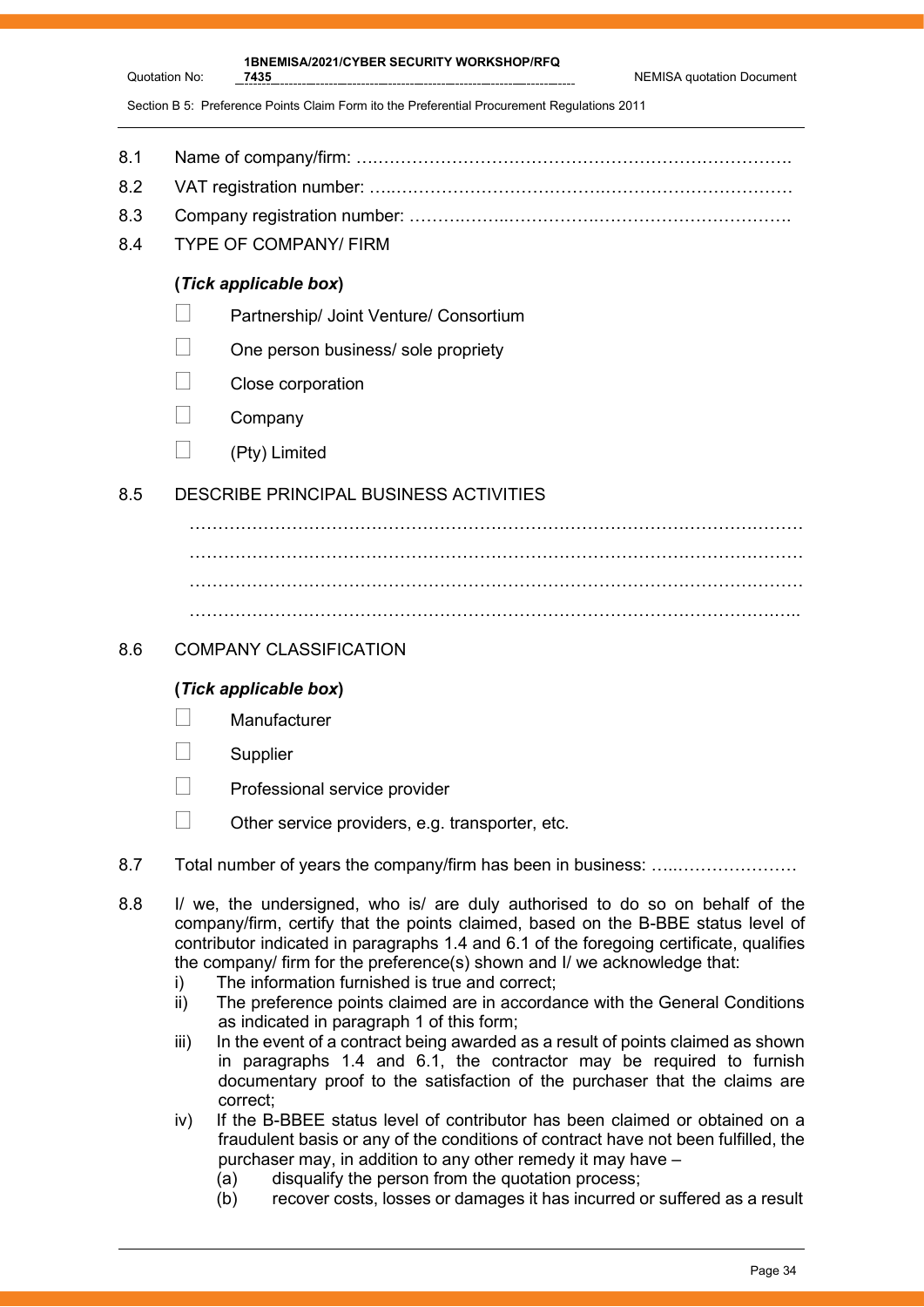**1BNEMISA/2021/CYBER SECURITY WORKSHOP/RFQ** 

Quotation No:

Section B 5: Preference Points Claim Form ito the Preferential Procurement Regulations 2011

of that person's conduct;

- (c) cancel the contract and claim any damages which it has suffered as a result of having to make less favourable arrangements due to such cancellation;
- (d) recommend that the bidders or contractor, its shareholders and directors, or only the shareholders and directors who acted on a fraudulent basis, be restricted by the National Treasury from obtaining business from any organ of state for a period not exceeding 10 years, after the *audi alteram partem* (hear the other side) rule has been applied; and
- (e) forward the matter for criminal prosecution.

| <b>WITNESSES</b><br>. | SIGNATURE(S) OF BIDDERS(S)<br>DATE: |
|-----------------------|-------------------------------------|
|                       | ADDRESS:                            |
| ົ                     |                                     |
|                       | .                                   |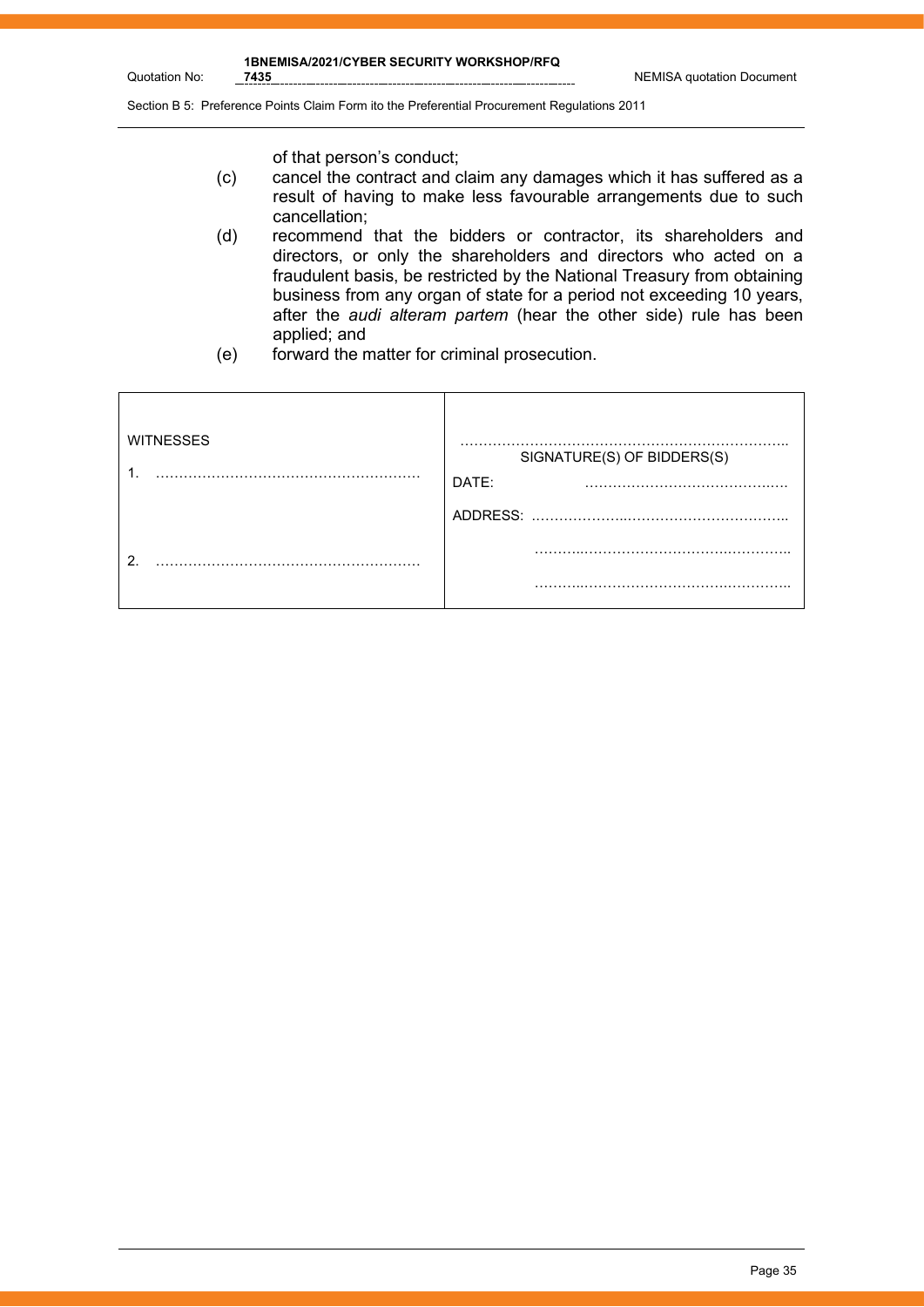**1BNEMISA/2021/CYBER SECURITY WORKSHOP/RFQ** 

Quotation No:

Section B 6: Invitation to Quotation

## **INVITATION TO QUOTATION Return as Part 7**

#### **YOU ARE HEREBY INVITED TO QUOTATION FOR REQUIREMENT OF NEMISA**

| <b>QUOTATION</b>                                                                                                                  | 1BNEMISA/2021/CYBER SECURITY | <b>CLOSING</b> | 4BThursday,17 March | <b>CLOSING</b> | 11:00 |
|-----------------------------------------------------------------------------------------------------------------------------------|------------------------------|----------------|---------------------|----------------|-------|
| <b>NO</b>                                                                                                                         | WORKSHOP/RFQ 7435            | <b>DATE</b>    | 2022                | TIME           |       |
| <b>8BREQUEST FOR QUOTATION FOR THE APPOINTMENT OF A TRAINING SERVICE PROVIDER TO CONDUCT A</b><br><b>CYBER SECURITY WORKSHOP.</b> |                              |                |                     |                |       |

**All Bidders must furnish the following particulars and include it in their submission (Failure to do so may result in your quotation being disqualified)** Name of Bidders: Postal address: Street address: : Telephone number: Code Number Cellular number: Facsimile number: Code Number Number Number Number Number Number Number Number Number Number Number Number Number Number Number Number Number Number Number Number Number Number Number Number Number Number Number Number Num e-Mail address: VAT Registration No: **TAX COMPLIANCE REQUIREMENTS (Tick applicable box)** Printed TCS | | SARS PIN | | CSD No **PROOF OF B-BBEE STATUS LEVEL SUBMITTED? YES NO (Tick applicable box)** B-BBEE Status Level Verification Certificate B-BBEE Status Level Sworn Affidavit WHO WAS THE CERTIFICATE ISSUED BY? **(Tick applicable box)** An Accounting Officer as contemplated in the Close Corporation Act (CCA)? A verification Agency accredited by the South African National Accreditation System (SANAS)? A registered Auditor? *NOTE: A B-BBEE Status Level Certificate/ Sworn Affidavit (For EMEs or QSEs) must be submitted in order to qualify for preference points for B-BBEE* **Contact details of Bidders representative:**

| Name and Surname  |      |        |  |
|-------------------|------|--------|--|
| Telephone number: | Code | Number |  |
| Cellular number:  |      |        |  |
| Facsimile number: | Code | Number |  |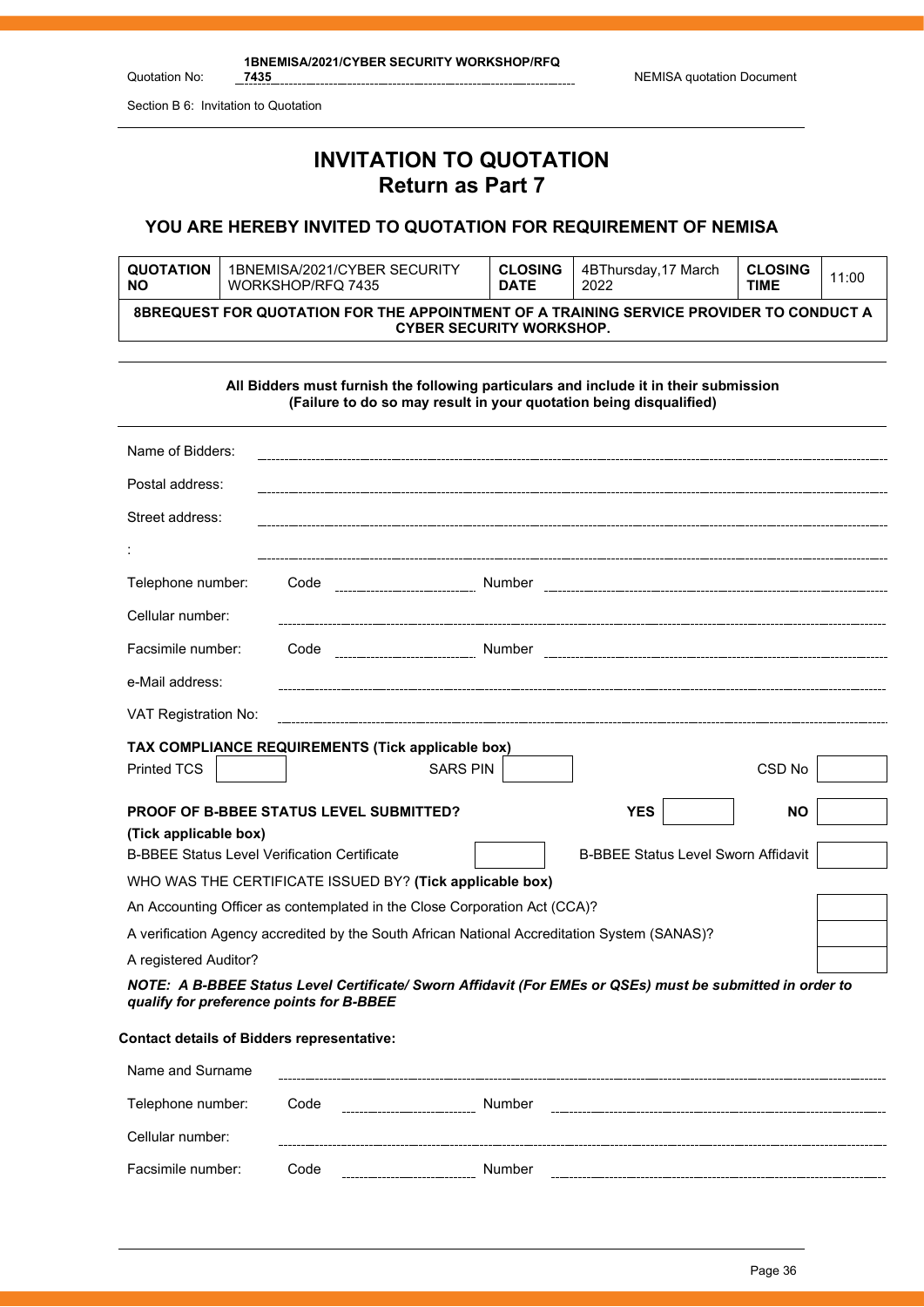| Quotation No:                                                                                                                                                                                                                                                                                                                                                                                                                                                                | <b>1BNEMISA/2021/CYBER SECURITY WORKSHOP/RFQ</b><br>7435                               | <b>NEMISA quotation Document</b> |
|------------------------------------------------------------------------------------------------------------------------------------------------------------------------------------------------------------------------------------------------------------------------------------------------------------------------------------------------------------------------------------------------------------------------------------------------------------------------------|----------------------------------------------------------------------------------------|----------------------------------|
| Section B 6: Invitation to Quotation                                                                                                                                                                                                                                                                                                                                                                                                                                         |                                                                                        |                                  |
| e-Mail address:                                                                                                                                                                                                                                                                                                                                                                                                                                                              |                                                                                        |                                  |
|                                                                                                                                                                                                                                                                                                                                                                                                                                                                              | Confirmation                                                                           |                                  |
|                                                                                                                                                                                                                                                                                                                                                                                                                                                                              | Are you the accredited representative in South Africa for the services offered by you? | YES / NO                         |
| <b>Declaration</b>                                                                                                                                                                                                                                                                                                                                                                                                                                                           |                                                                                        |                                  |
| I/ We have examined the information provided in your quotation documents and offer to undertake the work<br>prescribed in accordance with the requirements as set out in the quotation document. The prices quoted in<br>this quotation are valid for the stipulated period. I/ We confirm the availability of the proposed team members.<br>I/ We confirm that this quotation will remain binding upon us and may be accepted by you at any time before<br>the expiry date. |                                                                                        |                                  |
| <b>Signature of Bidders:</b>                                                                                                                                                                                                                                                                                                                                                                                                                                                 |                                                                                        |                                  |
| Date:                                                                                                                                                                                                                                                                                                                                                                                                                                                                        |                                                                                        |                                  |
|                                                                                                                                                                                                                                                                                                                                                                                                                                                                              | Are you duly authorised to commit the Bidders?                                         | YES / NO                         |

TOTAL QUOTATION PRICE (INCLUSIVE OF VAT) R

Capacity under which this quotation is

signed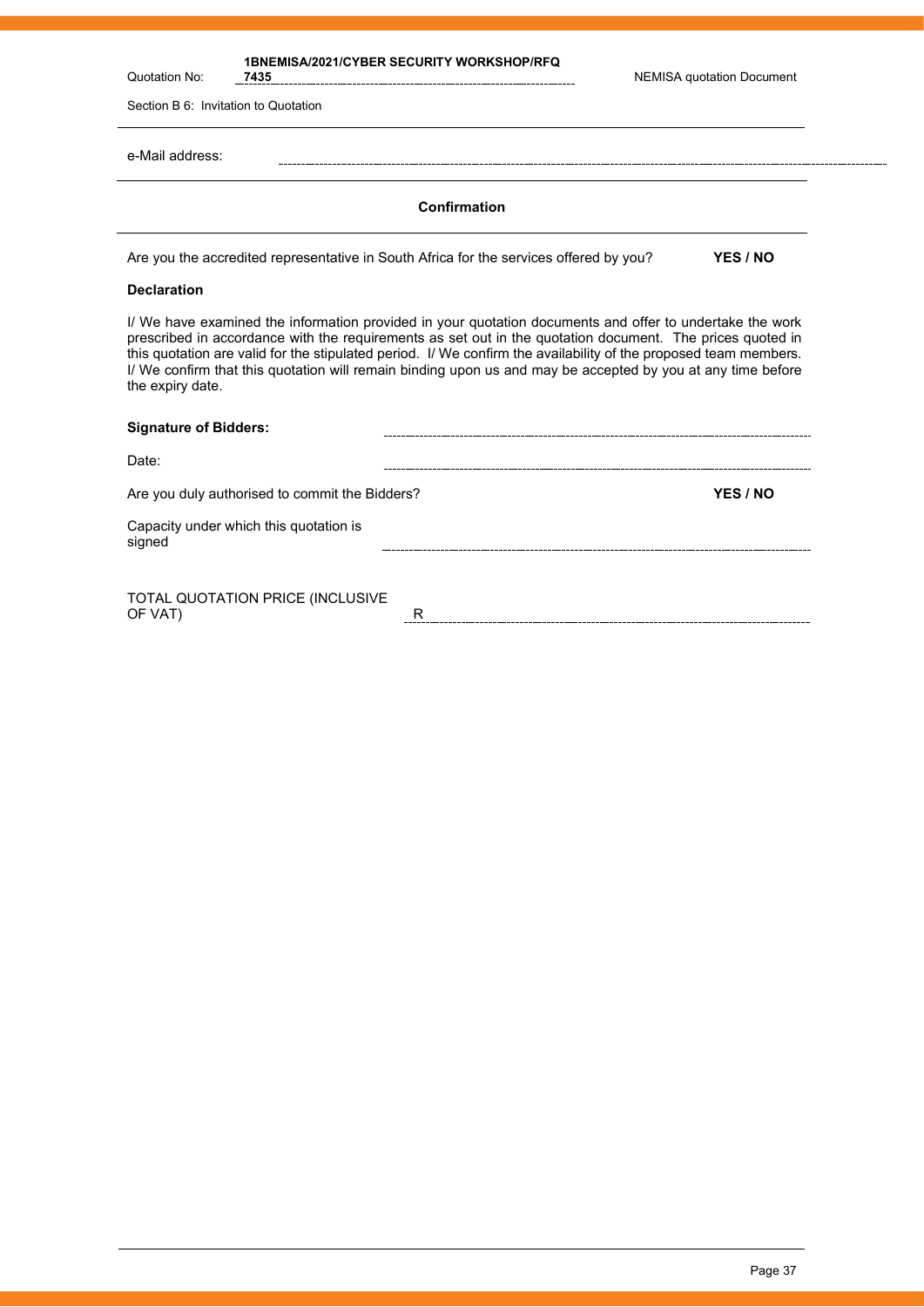Section B 7: Pricing Schedule

#### **PRICING SCHEDULE** Services **Return as Part 8**

| NAME OF<br>RESPONDENT: |                                                                                                                                                                      |                      |                                        |
|------------------------|----------------------------------------------------------------------------------------------------------------------------------------------------------------------|----------------------|----------------------------------------|
|                        | OFFER TO BE VALID FOR 60 DAYS FROM THE CLOSING DATE OF QUOTATION                                                                                                     |                      |                                        |
| <b>PAR NO</b>          | <b>DESCRIPTION</b>                                                                                                                                                   |                      | <b>QUOTATION PRICE IN RSA CURRENCY</b> |
|                        | The accompanying information must be used for the formulation of proposals.                                                                                          |                      |                                        |
| $\overline{2}$         | Respondents are required to indicate a ceiling price based on the total estimated time/fees for completion of all phases and including all expenses for the project. |                      |                                        |
|                        |                                                                                                                                                                      |                      |                                        |
|                        |                                                                                                                                                                      | Amount excluding VAT | R.                                     |
|                        |                                                                                                                                                                      | VAT @ 15%            | R                                      |
|                        |                                                                                                                                                                      | Total including VAT  | $\mathsf{R}$                           |
| 3                      | Period required for commencement with project after acceptance of quotation.                                                                                         |                      |                                        |
| 4                      | Estimated person-days for completion of the project.                                                                                                                 |                      |                                        |
| 5                      | Are the rates quoted firm for the full period of the contract?                                                                                                       |                      |                                        |
| 6                      | If not firm for the full period, provide details of the basis on which adjustments will be applied for, for example consumer price index.                            |                      |                                        |